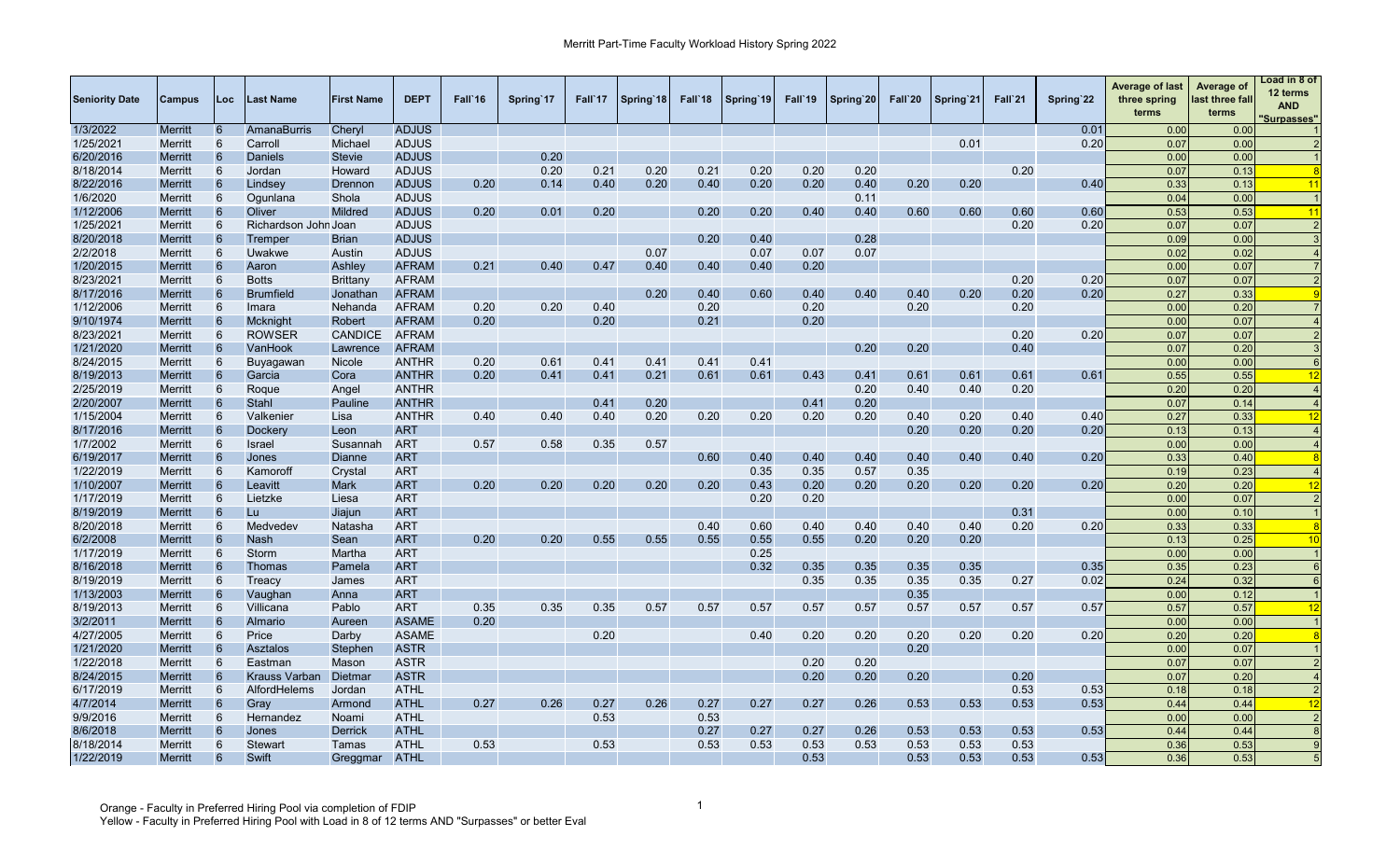| <b>Seniority Date</b> | <b>Campus</b>             | Loc             | Last Name              | <b>First Name</b> | <b>DEPT</b>  | Fall`16 | Spring 17 | Fall 17 | Spring 18 | Fall 18 | Spring 19 | Fall'19 | Spring 20 | Fall`20 | Spring 21 | Fall`21 | Spring 22 | <b>Average of last</b><br>three spring<br>terms | Average of<br>last three fall<br>terms | Load in 8 of<br>12 terms<br><b>AND</b><br>Surpasses" |
|-----------------------|---------------------------|-----------------|------------------------|-------------------|--------------|---------|-----------|---------|-----------|---------|-----------|---------|-----------|---------|-----------|---------|-----------|-------------------------------------------------|----------------------------------------|------------------------------------------------------|
| 8/19/2019             | <b>Merritt</b>            | 6               | Van Straatum           | Glenn             | <b>ATHL</b>  |         |           |         |           |         |           | 0.53    | 0.53      | 0.53    | 0.53      | 0.53    | 0.53      | 0.53                                            | 0.53                                   |                                                      |
| 1/15/2004             | <b>Merritt</b>            | $6\phantom{1}6$ | Angeles                | Miguel            | <b>BIOL</b>  | 0.43    | 0.43      |         |           |         |           |         |           |         |           |         |           | 0.00                                            | 0.00                                   |                                                      |
| 6/1/2015              | Merritt                   | 6               | Asemota                | Victor            | <b>BIOL</b>  | 0.43    | 0.43      | 0.43    | 0.43      | 0.43    | 0.43      | 0.43    |           | 0.27    |           |         | 0.47      | 0.16                                            | 0.23                                   |                                                      |
| 1/21/2014             | <b>Merritt</b>            | 6               | <b>Balukiian</b>       | <b>Bradlev</b>    | <b>BIOL</b>  |         |           | 0.39    | 0.49      | 0.36    | 0.14      | 0.36    |           |         |           |         | 0.13      | 0.04                                            | 0.12                                   |                                                      |
| 8/24/2015             | Merritt                   | 6               | <b>Bhagwat</b>         | Vaishali          | <b>BIOL</b>  | 0.59    | 0.43      | 0.59    |           | 0.52    | 0.43      |         | 0.16      | 0.43    | 0.59      | 0.43    | 0.59      | 0.44                                            | 0.28                                   | 10                                                   |
| 9/19/2008             | <b>Merritt</b>            | 6               | <b>Bloom</b>           | Karen             | <b>BIOL</b>  | 0.43    |           | 0.43    | 0.43      | 0.43    | 0.43      | 0.43    | 0.43      | 0.43    | 0.43      | 0.43    | 0.43      | 0.43                                            | 0.43                                   | 11                                                   |
| 8/20/2012             | Merritt                   | 6               | Colston                | Tobey             | <b>BIOL</b>  | 0.43    | 0.43      |         |           |         |           |         |           |         |           |         |           | 0.00                                            | 0.00                                   | 2                                                    |
| 8/21/2017             | <b>Merritt</b>            | 6               | Dame Carroll           | Jessica           | <b>BIOL</b>  |         |           | 0.43    | 0.43      | 0.59    | 0.85      | 0.59    | 0.66      | 0.59    | 0.59      | 0.59    | 0.43      | 0.56                                            | 0.59                                   | 10                                                   |
| 8/21/2017             | Merritt                   | 6               | DeAngelis              | Jennifer          | <b>BIOL</b>  |         |           | 0.52    | 0.36      | 0.52    | 0.75      | 0.52    |           |         |           |         |           | 0.00                                            | 0.17                                   |                                                      |
| 4/12/2004             | <b>Merritt</b>            | 6               | Edelstein              | Daniel            | <b>BIOL</b>  |         | 0.11      | 0.13    | 0.13      | 0.10    |           |         |           |         | 0.13      | 0.13    |           | 0.04                                            | 0.04                                   |                                                      |
| 10/27/2020            | <b>Merritt</b>            | 6               | Ekwealor               | Jenna             | <b>BIOL</b>  |         |           |         |           |         |           |         |           | 0.13    |           |         |           | 0.00                                            | 0.04                                   |                                                      |
| 8/17/2005             | <b>Merritt</b>            | 6               | Felzer                 | Ronald            | <b>BIOL</b>  | 0.11    |           | 0.11    | 0.11      | 0.11    | 0.07      | 0.11    |           |         |           |         |           | 0.00                                            | 0.04                                   |                                                      |
| 1/21/2014             | <b>Merritt</b>            | 6               | Fouladian Tabriz Nadia |                   | <b>BIOL</b>  | 0.59    | 0.45      | 0.59    | 0.43      | 0.43    | 0.43      | 0.43    | 0.43      | 0.43    | 0.59      | 0.43    | 0.43      | 0.48                                            | 0.43                                   | 12                                                   |
| 1/20/2020             | <b>Merritt</b>            | 6               | Frank                  | Emily             | <b>BIOL</b>  |         |           |         |           |         |           |         | 0.36      |         |           |         |           | 0.12                                            | 0.00                                   |                                                      |
| 1/21/2019             | <b>Merritt</b>            | 6               | Gottscho               | Andrew            | <b>BIOL</b>  |         |           |         |           |         | 0.13      |         | 0.14      |         |           |         | 0.13      | 0.09                                            | 0.00                                   |                                                      |
| 8/20/2018             | <b>Merritt</b>            |                 | James                  | Jameze            | <b>BIOL</b>  |         |           |         |           | 0.59    | 0.43      | 0.59    | 0.16      |         |           |         |           | 0.05                                            | 0.20                                   |                                                      |
| 1/25/2016             | Merritt                   | 6               | Krylova                | <b>Irina</b>      | <b>BIOL</b>  |         |           |         |           |         |           | 0.57    | 0.36      | 0.43    | 0.43      | 0.43    | 0.59      | 0.46                                            | 0.48                                   |                                                      |
| 8/19/2019             | <b>Merritt</b>            | 6               | Lal                    | Ranjeeta          | <b>BIOL</b>  |         |           |         |           |         |           | 0.43    | 0.43      | 0.59    | 0.59      | 0.59    | 0.59      | 0.53                                            | 0.53                                   | $\epsilon$                                           |
| 8/23/2021             | <b>Merritt</b>            | 6               | Le                     | Peter             | <b>BIOL</b>  |         |           |         |           |         |           |         |           |         |           | 0.43    | 0.43      | 0.14                                            | 0.14                                   |                                                      |
| 1/23/2017             | <b>Merritt</b>            | 6               | Legleiter              | Karissa           | <b>BIOL</b>  |         | 0.36      |         |           |         | 0.43      |         |           |         |           |         |           | 0.00                                            | 0.00                                   |                                                      |
| 10/4/2004             | <b>Merritt</b>            | 6               | Muhlinghaus            | Christoph         | <b>BIOL</b>  | 0.36    | 0.36      | 0.36    | 0.36      | 0.36    | 0.36      | 0.36    | 0.36      | 0.36    | 0.52      | 0.52    | 0.56      | 0.48                                            | 0.41                                   | 12                                                   |
| 8/24/2015             | Merritt                   | 6               | Najem                  | Ruhina            | <b>BIOL</b>  |         |           | 0.52    | 0.36      | 0.43    |           |         |           |         |           |         |           | 0.00                                            | 0.00                                   |                                                      |
| 8/19/2019             | <b>Merritt</b>            | 6               | Nelson                 | Benjamin          | <b>BIOL</b>  |         |           |         |           |         |           | 0.27    | 0.43      | 0.63    | 0.56      | 0.36    |           | 0.33                                            | 0.42                                   |                                                      |
| 6/18/2007             | <b>Merritt</b>            | 6               | Niloufari              | Peter             | <b>BIOL</b>  |         |           |         |           |         | 0.43      |         |           |         |           |         |           | 0.00                                            | 0.00                                   |                                                      |
| 8/23/2021             | Merritt                   | 6               | Oboyski                | Peter             | <b>BIOL</b>  |         |           |         |           |         |           |         |           |         |           | 0.13    |           | 0.00                                            | 0.04                                   |                                                      |
| 8/23/2021             | <b>Merritt</b>            | 6               | Okimura                | <b>Kristine</b>   | <b>BIOL</b>  |         |           |         |           |         |           |         |           |         |           | 0.40    | 0.36      | 0.12                                            | 0.13                                   |                                                      |
| 1/18/2021             | <b>Merritt</b>            | 6               | Pevzner                | Aleksandr         | <b>BIOL</b>  |         |           |         |           |         |           |         |           |         | 0.43      | 0.43    |           | 0.14                                            | 0.14                                   | 2                                                    |
| 8/22/2007             | <b>Merritt</b>            | 6               | Rooker                 | Carol             | <b>BIOL</b>  | 0.59    | 0.40      | 0.59    | 0.59      | 0.59    | 0.43      | 0.43    | 0.43      | 0.43    | 0.43      |         |           | 0.28                                            | 0.28                                   | 10                                                   |
| 2/24/2011             | <b>Merritt</b>            | 6               | Rowning                | <b>Brian</b>      | <b>BIOL</b>  |         |           |         |           |         | 0.43      | 0.43    | 0.43      | 0.43    | 0.43      | 0.43    | 0.43      | 0.43                                            | 0.43                                   | $\overline{7}$                                       |
| 9/26/1989             | Merritt                   | 6               | Segmen                 | Emmanuel          | <b>BIOL</b>  | 0.59    | 0.59      | 0.59    | 0.59      | 0.59    | 0.59      | 0.59    | 0.59      | 0.59    | 0.59      | 0.59    | 0.59      | 0.59                                            | 0.59                                   | 12                                                   |
| 9/20/2006             | <b>Merritt</b>            | 6               | Silva                  | Javier            | <b>BIOL</b>  | 0.43    | 0.43      | 0.43    | 0.43      | 0.43    | 0.78      | 0.43    | 0.43      |         |           |         |           | 0.14                                            | 0.14                                   |                                                      |
| 3/9/2020              | Merritt                   | 6               | Weill                  | Alexandra         | <b>BIOL</b>  |         |           |         |           |         |           |         | 0.13      |         | 0.13      |         |           | 0.09                                            | 0.00                                   |                                                      |
| 8/23/2021             | Merritt                   | 6               | Aaron                  | Holly             | <b>BIOSC</b> |         |           |         |           |         |           |         |           |         |           | 0.27    | 0.13      | 0.04                                            | 0.09                                   |                                                      |
| 8/20/2012             | <b>Merritt</b>            | 6               | Colston                | Tobey             | <b>BIOSC</b> |         | 0.19      |         |           |         |           |         |           |         |           | 0.13    |           | 0.00                                            | 0.04                                   |                                                      |
| 8/23/2021             |                           | 6               | Dela Cruz              | Jarred            | <b>BIOSC</b> |         |           |         |           |         |           |         |           |         |           | 0.40    | 0.20      | 0.07                                            | 0.13                                   |                                                      |
| 8/23/2021             | Merritt<br><b>Merritt</b> | 6               | GamboaPeinadc Saul     |                   | <b>BIOSC</b> |         |           |         |           |         |           |         |           |         |           | 0.52    | 0.32      | 0.11                                            | 0.17                                   |                                                      |
|                       |                           | 6               |                        |                   |              |         |           |         |           |         |           |         |           |         |           |         |           | 0.17                                            |                                        | 5                                                    |
| 8/18/2014             | <b>Merritt</b>            | 6               | Halula                 | Theresa           | <b>BIOSC</b> |         |           |         |           | 0.16    | 0.16      | 0.48    | 0.52      | 0.42    |           |         |           |                                                 | 0.30                                   | $\epsilon$                                           |
| 8/19/2019             | <b>Merritt</b>            |                 | <b>Ives</b>            | Feather           | <b>BIOSC</b> |         |           |         |           |         |           | 0.52    | 0.20      | 0.67    | 0.84      | 0.65    | 0.65      | 0.56                                            | 0.61                                   | $\overline{4}$                                       |
| 8/19/2019             | <b>Merritt</b>            | 6               | Kidane                 | Yohannes          | <b>BIOSC</b> |         |           |         |           |         |           | 0.32    | 0.41      | 0.32    | 0.40      |         |           | 0.27                                            | 0.21                                   |                                                      |
| 8/22/2016             | <b>Merritt</b>            | 6               | Lane                   | Angela            | <b>BIOSC</b> | 0.32    | 0.52      | 0.45    | 0.39      | 0.52    | 0.52      | 0.29    | 0.36      | 0.36    |           | 0.20    |           | 0.12                                            | 0.28                                   | 10                                                   |
| 1/22/2019             | Merritt                   | 6               | Leong                  | Derek             | <b>BIOSC</b> |         |           |         |           |         | 0.32      | 0.45    | 0.55      | 0.45    | 0.13      | 0.27    |           | 0.23                                            | 0.39                                   |                                                      |
| 1/10/2007             | <b>Merritt</b>            | 6               | Macey                  | John              | <b>BIOSC</b> | 0.67    | 0.19      |         | 0.52      | 0.52    |           |         |           |         |           |         |           | 0.00                                            | 0.00                                   |                                                      |
| 8/19/2019             | Merritt                   | 6               | Michael                | Daniel            | <b>BIOSC</b> |         |           |         |           |         |           | 0.16    | 0.32      | 0.33    |           | 0.48    | 0.16      | 0.16                                            | 0.32                                   |                                                      |
| 1/25/2016             | <b>Merritt</b>            | 6               | Mintz                  | Candy             | <b>BIOSC</b> | 0.32    | 0.19      | 0.48    | 0.19      | 0.32    | 0.45      | 0.32    | 0.41      | 0.32    | 0.59      | 0.64    | 0.27      | 0.42                                            | 0.43                                   | 12                                                   |
| 10/8/2015             | Merritt                   | 6               | Pan                    | Shirley           | <b>BIOSC</b> |         | 0.36      | 0.20    | 0.16      |         | 0.59      | 0.52    |           |         |           |         |           | 0.00                                            | 0.17                                   |                                                      |
| 8/23/2021             | <b>Merritt</b>            | 6               | Patterson              | Roma              | <b>BIOSC</b> |         |           |         |           |         |           |         |           |         |           | 0.32    | 0.32      | 0.11                                            | 0.11                                   | $\overline{2}$                                       |
| 8/24/2020             | <b>Merritt</b>            | 6               | Peabody                | Nathan            | <b>BIOSC</b> |         |           |         |           |         |           |         |           | 0.16    | 0.32      | 0.64    |           | 0.11                                            | 0.27                                   | $\mathbf{3}$                                         |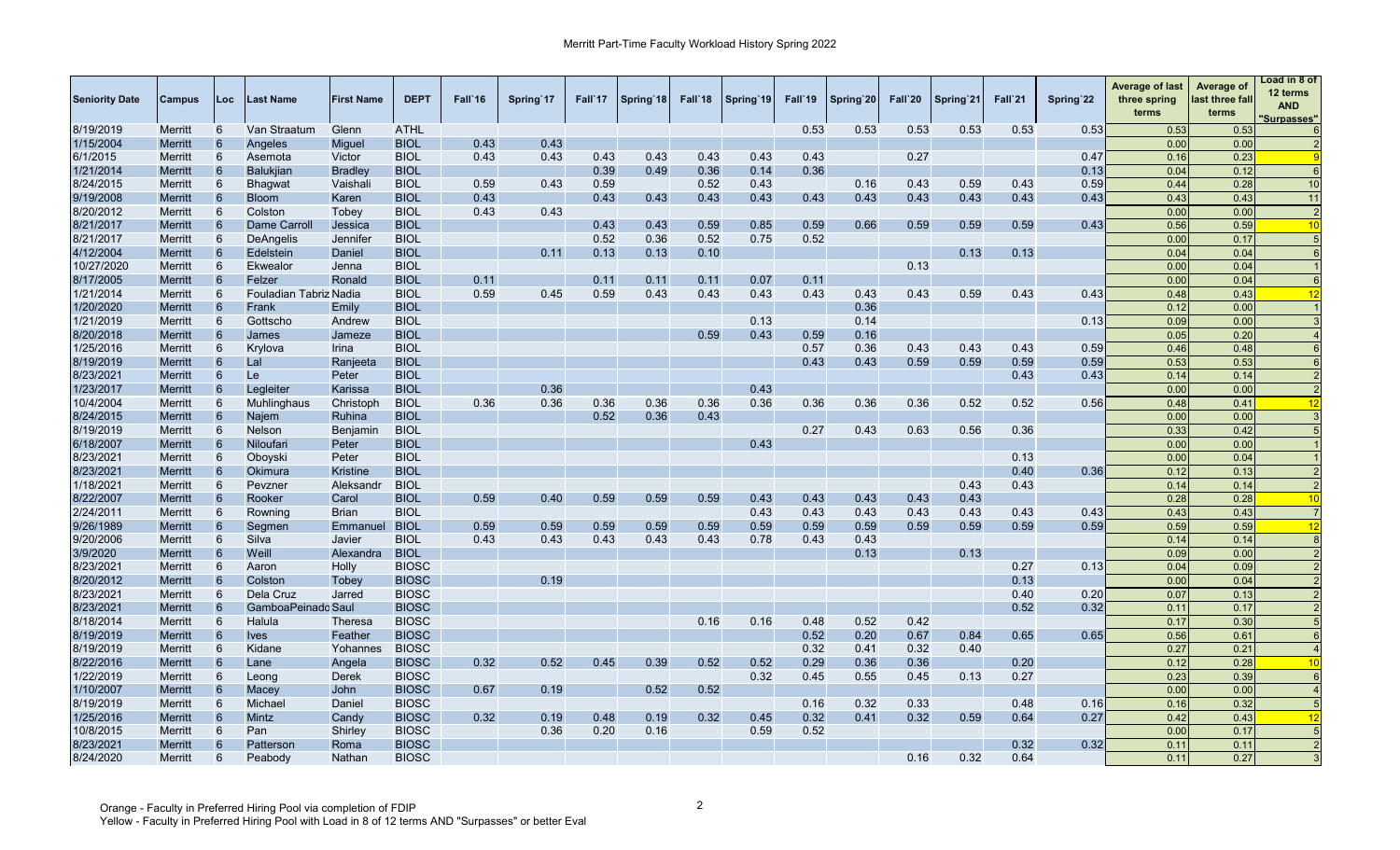| <b>Seniority Date</b>  | Campus         | Loc | Last Name           | <b>First Name</b> | <b>DEPT</b>  | Fall 16 | Spring'17 | Fall'17 | Spring 18 | Fall 18 | Spring 19 | Fall 19 | Spring 20 | Fall`20 | Spring 21 | Fall`21 | Spring 22 | <b>Average of last</b><br>three spring<br>terms | Average of<br>last three fall<br>terms | Load in 8 of<br>12 terms<br><b>AND</b><br>Surpasses" |
|------------------------|----------------|-----|---------------------|-------------------|--------------|---------|-----------|---------|-----------|---------|-----------|---------|-----------|---------|-----------|---------|-----------|-------------------------------------------------|----------------------------------------|------------------------------------------------------|
| 2/24/2011              | <b>Merritt</b> | 6   | Rowning             | <b>Brian</b>      | <b>BIOSC</b> | 0.20    | 0.33      | 0.47    | 0.20      | 0.36    |           |         |           |         |           |         |           | 0.00                                            | 0.00                                   |                                                      |
| 8/22/2016              | Merritt        | 6   | Wedaman             | Karen             | <b>BIOSC</b> | 0.20    | 0.48      | 0.16    | 0.20      | 0.36    |           |         |           |         |           |         |           | 0.00                                            | 0.00                                   |                                                      |
| 1/17/2022              | Merritt        | 6   | Abkenari            | <b>Behzad</b>     | <b>BUS</b>   |         |           |         |           |         |           |         |           |         |           |         | 0.40      | 0.13                                            | 0.00                                   |                                                      |
| 8/28/2014              | Merritt        | 6   | Bailey              | Jerry             | <b>BUS</b>   |         | 0.20      | 0.20    | 0.20      | 0.13    | 0.40      |         | 0.20      | 0.20    | 0.20      | 0.13    | 0.40      | 0.27                                            | 0.11                                   | 10                                                   |
| 1/22/2005              | <b>Merritt</b> | 6   | Chan                | Simon             | <b>BUS</b>   |         | 0.20      | 0.33    | 0.40      | 0.33    | 0.53      |         | 0.33      |         | 0.40      | 0.33    | 0.13      | 0.29                                            | 0.11                                   |                                                      |
| 1/14/2009              | Merritt        | 6   | Gordon Brown        | Karen             | <b>BUS</b>   | 0.40    | 0.40      | 0.53    | 0.40      | 0.60    | 0.40      | 0.20    | 0.20      |         | 0.20      |         |           | 0.13                                            | 0.07                                   |                                                      |
| 3/11/2016              | <b>Merritt</b> | 6   | Maultsby            | Carrie            | <b>BUS</b>   | 0.10    | 0.10      | 0.20    |           |         | 0.60      | 0.20    | 0.20      | 0.40    | 0.20      | 0.20    | 0.40      | 0.27                                            | 0.27                                   |                                                      |
| 8/18/2020              | Merritt        | 6   | Nazari              | Siamak            | <b>BUS</b>   |         |           |         |           |         |           |         |           |         | 0.20      | 0.60    | 0.40      | 0.20                                            | 0.20                                   |                                                      |
| 6/23/2008              | <b>Merritt</b> | 6   | Ogden               | Carl              | <b>BUS</b>   | 0.10    | 0.10      | 0.20    |           | 0.20    | 0.20      | 0.20    |           |         |           |         |           | 0.00                                            | 0.07                                   |                                                      |
| 8/19/2004              | Merritt        | 6   | Shahbazi            | Shahbaz           | <b>BUS</b>   | 0.27    |           | 0.27    | 0.27      | 0.27    | 0.27      | 0.27    | 0.27      | 0.27    | 0.27      | 0.27    | 0.27      | 0.27                                            | 0.27                                   | 1 <sup>2</sup>                                       |
| 10/3/2007              | <b>Merritt</b> | 6   | Smith               | Kenneth           | <b>BUS</b>   | 0.47    | 0.20      | 0.27    | 0.40      | 0.27    | 0.47      | 0.13    | 0.53      |         | 0.20      | 0.20    | 0.20      | 0.31                                            | 0.11                                   | $\blacktriangleleft$                                 |
| 11/30/2020             | Merritt        | 6   | Wanzo               | Benjamin          | <b>BUS</b>   |         |           |         |           |         |           |         |           |         | 0.40      |         |           | 0.13                                            | 0.00                                   |                                                      |
| 8/21/2017              | <b>Merritt</b> | 6   | Zendehnam           | Vahideh           | <b>BUS</b>   |         |           |         |           | 0.20    | 0.20      | 0.20    | 0.60      | 0.60    | 0.60      | 0.60    | 0.60      | 0.60                                            | 0.47                                   |                                                      |
| 2/1/2005               | Merritt        |     | <b>Bartelt</b>      | Margaret          | <b>CHDEV</b> | 0.40    | 0.67      | 0.40    | 0.20      | 0.20    |           | 0.40    | 0.20      | 0.20    |           | 0.20    | 0.20      | 0.13                                            | 0.27                                   | 1 <sup>c</sup>                                       |
| 1/11/2007              | <b>Merritt</b> | 6   | <b>Black</b>        | Tracey            | <b>CHDEV</b> |         |           |         |           |         |           |         | 0.20      |         | 0.20      | 0.20    | 0.20      | 0.20                                            | 0.07                                   |                                                      |
| 4/24/2017              | Merritt        |     | <b>Burton</b>       | Alisa             | <b>CHDEV</b> |         | 0.20      |         | 0.20      |         | 0.20      | 0.10    | 0.20      | 0.20    | 0.20      | 0.20    | 0.20      | 0.20                                            | 0.17                                   |                                                      |
| 1/25/2016              | <b>Merritt</b> | 6   | Chavarin            | Joya              | <b>CHDEV</b> | 0.20    | 0.40      |         |           |         |           |         |           |         |           |         |           | 0.00                                            | 0.00                                   |                                                      |
| 1/13/2005              | Merritt        | 6   | Cheng               | Laura             | <b>CHDEV</b> | 0.20    | 0.20      | 0.20    | 0.20      | 0.20    | 0.20      | 0.20    | 0.20      | 0.40    | 0.40      | 0.40    | 0.20      | 0.27                                            | 0.33                                   | 12                                                   |
| 1/22/2018              | Merritt        | 6   | Chew                | Shirley           | <b>CHDEV</b> |         |           |         | 0.20      | 0.20    | 0.20      | 0.20    | 0.20      | 0.40    | 0.20      | 0.40    | 0.20      | 0.20                                            | 0.33                                   |                                                      |
| 1/22/2013              | Merritt        | 6   | Crocker             | Elizabeth         | <b>CHDEV</b> | 0.20    | 0.30      | 0.40    | 0.20      | 0.40    | 0.40      | 0.20    | 0.20      | 0.20    | 0.20      |         |           | 0.13                                            | 0.13                                   |                                                      |
| 1/22/2018              | Merritt        | 6   | Hale                | Alice             | <b>CHDEV</b> |         |           |         |           | 0.20    | 0.20      |         |           |         |           |         |           | 0.00                                            | 0.00                                   |                                                      |
| 1/25/2016              | <b>Merritt</b> | 6   | Li                  | Manging           | <b>CHDEV</b> | 0.20    | 0.20      | 0.20    | 0.20      | 0.20    | 0.20      |         |           |         |           |         |           | 0.00                                            | 0.00                                   |                                                      |
| 1/25/2021              | <b>Merritt</b> | 6   | <b>Murillo</b>      | Shirley           | <b>CHDEV</b> |         |           |         |           |         |           |         |           |         | 0.20      | 0.20    | 0.20      | 0.13                                            | 0.07                                   |                                                      |
| 9/22/2009              | Merritt        | 6   | Nunley              | Patricia          | <b>CHDEV</b> | 0.20    |           |         |           |         |           |         |           |         |           |         |           | 0.00                                            | 0.00                                   |                                                      |
| 1/23/2017              | <b>Merritt</b> | 6   | Rippberger          | <b>Bonnie</b>     | <b>CHDEV</b> |         | 0.22      | 0.42    | 0.20      | 0.41    | 0.20      | 0.61    | 0.40      | 0.40    | 0.40      | 0.40    | 0.20      | 0.33                                            | 0.47                                   | $\overline{11}$                                      |
| 8/23/2010              | Merritt        | 6   | Shuaibe             | Haneefah          | <b>CHDEV</b> |         | 0.20      | 0.40    | 0.20      | 0.20    | 0.20      | 0.20    | 0.20      | 0.20    | 0.60      | 0.20    | 0.40      | 0.40                                            | 0.20                                   | 11                                                   |
|                        |                | 6   |                     |                   |              |         |           |         |           |         |           |         |           |         |           |         |           |                                                 | 0.07                                   |                                                      |
| 9/21/2017<br>8/22/2016 | Merritt        | 6   | Sujo                | Maria             | <b>CHDEV</b> |         |           | 0.10    |           | 0.20    |           | 0.20    |           |         |           |         | 0.04      | 0.01                                            |                                        |                                                      |
|                        | Merritt        |     | Vanegas Grimau Luvy |                   | <b>CHDEV</b> | 0.20    | 0.41      | 0.20    | 0.20      | 0.20    | 0.20      |         |           |         |           |         |           | 0.00                                            | 0.00                                   |                                                      |
| 1/13/2005              | <b>Merritt</b> | 6   | Wang                | Yufong            | <b>CHDEV</b> | 0.43    | 0.40      | 0.40    | 0.40      | 0.40    | 0.40      | 0.40    | 0.40      | 0.40    | 0.60      | 0.40    | 0.40      | 0.47                                            | 0.40                                   |                                                      |
| 8/19/2019              | Merritt        | 6   | Alaei               | Dalileh           | <b>CHEM</b>  |         |           |         |           |         |           |         |           |         | 0.52      |         |           | 0.17                                            | 0.00                                   |                                                      |
| 6/1/2015               | Merritt        | 6   | Asemota             | Victor            | <b>CHEM</b>  |         |           |         |           |         |           |         | 0.36      | 0.36    | 0.36      | 0.36    |           | 0.24                                            | 0.24                                   |                                                      |
| 1/21/2020              | Merritt        | 6   | Atuegbu             | Andy              | <b>CHEM</b>  |         |           |         |           |         |           |         | 0.22      |         |           |         |           | 0.07                                            | 0.00                                   |                                                      |
| 1/23/2017              | Merritt        | 6   | Cooper              | Laura             | <b>CHEM</b>  |         | 0.56      |         | 1.12      | 0.36    | 0.60      | 0.52    | 0.65      | 0.52    | 0.57      | 0.88    |           | 0.41                                            | 0.64                                   |                                                      |
| 1/21/2014              | Merritt        | 6   | Duffey              | Kaitlin           | <b>CHEM</b>  |         |           | 0.36    |           | 0.56    | 0.92      | 0.56    | 0.59      | 0.56    | 0.52      |         |           | 0.37                                            | 0.37                                   |                                                      |
| 1/22/2018              | <b>Merritt</b> |     | FathiTorbaghan      | Yasmin            | <b>CHEM</b>  |         |           |         | 0.52      | 0.52    | 0.52      |         |           |         |           |         |           | 0.00                                            | 0.00                                   |                                                      |
| 1/22/2019              | Merritt        | 6   | Ginsberg            | Lucas             | <b>CHEM</b>  |         |           |         |           |         | 0.36      | 0.52    |           |         |           |         |           | 0.00                                            | 0.17                                   |                                                      |
| 8/19/2019              | <b>Merritt</b> |     | Holloway            | Robert            | <b>CHEM</b>  |         |           |         |           |         |           | 0.52    | 0.52      | 0.52    | 0.52      | 0.52    | 0.36      | 0.47                                            | 0.52                                   |                                                      |
| 8/19/2019              | Merritt        | 6   | McDowell            | Michael           | <b>CHEM</b>  |         |           |         |           |         |           | 0.52    |           |         |           |         |           | 0.00                                            | 0.17                                   |                                                      |
| 1/25/2021              | Merritt        | 6   | Somma               | Maria             | <b>CHEM</b>  |         |           |         |           |         |           |         |           |         | 0.52      |         |           | 0.17                                            | 0.00                                   |                                                      |
| 8/23/2021              | Merritt        | 6   | Symmank             | Beverly           | <b>CHEM</b>  |         |           |         |           |         |           |         |           |         |           | 1.04    | 0.52      | 0.17                                            | 0.35                                   |                                                      |
| 8/24/2020              | <b>Merritt</b> | 6   | Tohidi              | Mary              | <b>CHEM</b>  |         |           |         |           |         |           |         |           | 1.04    | 0.52      |         |           | 0.17                                            | 0.35                                   |                                                      |
| 1/21/2020              | Merritt        | 6   | Wu                  | Linghui           | <b>CHEM</b>  |         |           |         |           |         |           |         | 0.30      |         |           |         |           | 0.10                                            | 0.00                                   |                                                      |
| 3/24/2017              | <b>Merritt</b> | 6   | Ayfer               | Omer              | <b>CIS</b>   |         | 0.07      | 0.15    | 0.15      | 0.30    | 0.15      | 0.15    | 0.29      | 0.29    | 0.29      | 0.29    |           | 0.20                                            | 0.24                                   | 10                                                   |
| 6/16/1997              | <b>Merritt</b> | 6   | <b>Bell</b>         | Elise             | <b>CIS</b>   | 0.36    |           | 0.48    | 0.36      | 0.48    | 0.64      | 0.48    | 0.48      | 0.46    | 0.52      | 0.51    | 0.45      | 0.48                                            | 0.48                                   | $\overline{11}$                                      |
| 5/4/2020               | Merritt        | 6   | <b>BretMounet</b>   | Frederic          | <b>CIS</b>   |         |           |         |           |         |           |         |           | 0.29    | 0.15      | 0.59    | 0.15      | 0.10                                            | 0.29                                   |                                                      |
| 9/1/1998               | Merritt        | 6   | <b>Bridges</b>      | <b>Kim</b>        | <b>CIS</b>   |         |           |         | 0.09      |         | 0.09      |         |           |         |           |         |           | 0.00                                            | 0.00                                   |                                                      |
| 6/20/2016              | <b>Merritt</b> | 6   | <b>Brooks</b>       | Beverly           | <b>CIS</b>   | 0.36    | 0.67      | 0.58    | 0.58      | 0.58    | 0.56      | 0.57    | 0.59      | 0.57    | 0.56      | 0.57    | 0.43      | 0.52                                            | 0.57                                   | 12                                                   |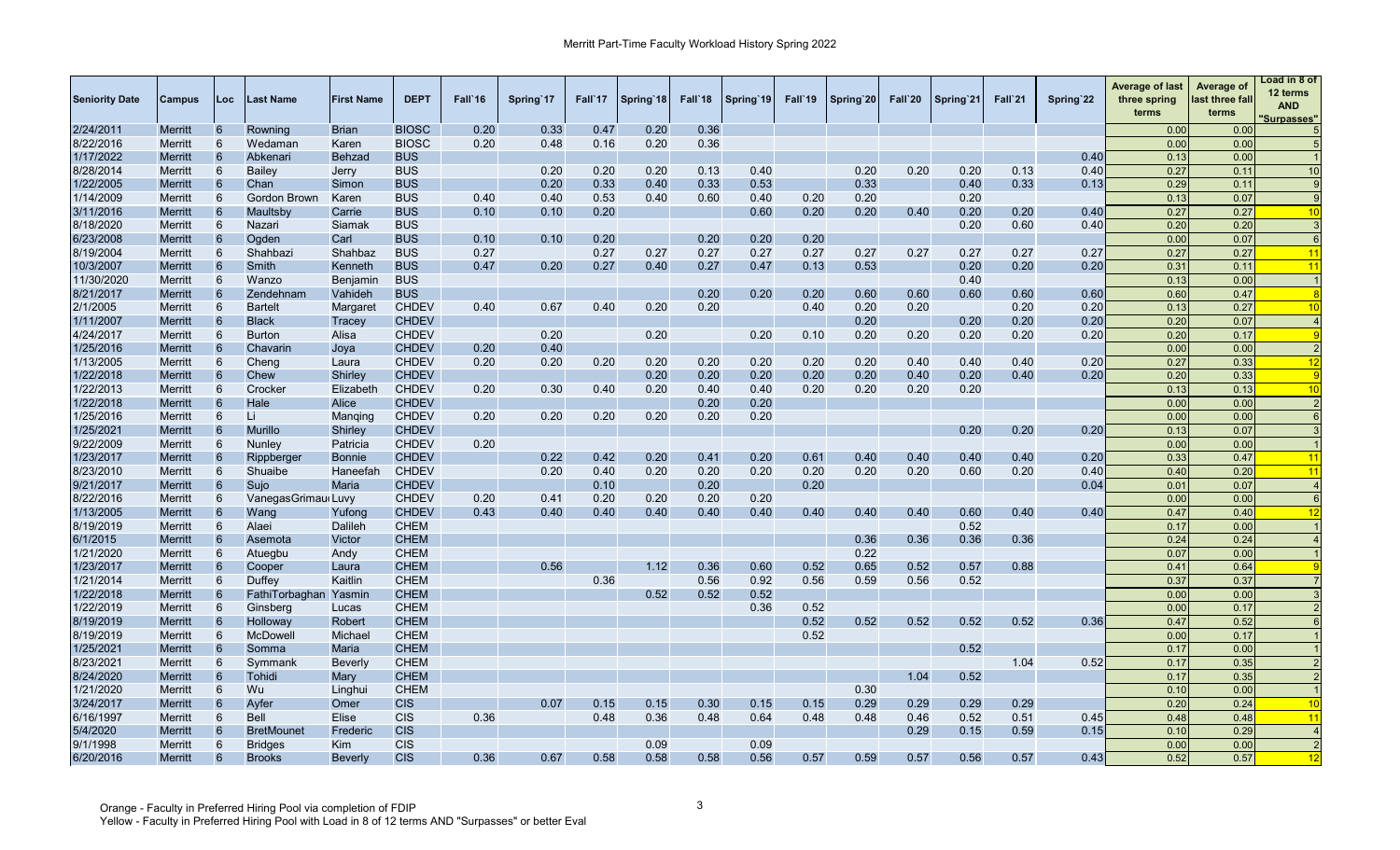| <b>Seniority Date</b> | Campus         | Loc             | Last Name        | <b>First Name</b> | <b>DEPT</b>  | Fall`16 | Spring 17 | Fall 17 | Spring 18 | Fall'18 | Spring 19 | Fall'19 | Spring 20 | Fall`20 | Spring 21 | Fall`21 | Spring 22 | <b>Average of last</b><br>three spring<br>terms | Average of<br>last three fall<br>terms | Load in 8 of<br>12 terms<br><b>AND</b><br>'Surpasses" |
|-----------------------|----------------|-----------------|------------------|-------------------|--------------|---------|-----------|---------|-----------|---------|-----------|---------|-----------|---------|-----------|---------|-----------|-------------------------------------------------|----------------------------------------|-------------------------------------------------------|
| 1/22/2005             | Merritt        | 6               | Chan             | Simon             | <b>CIS</b>   | 0.09    | 0.19      | 0.09    | 0.09      | 0.09    | 0.09      | 0.09    |           |         |           |         |           | 0.00                                            | 0.03                                   |                                                       |
| 8/28/2020             | <b>Merritt</b> | 6               | Cox              | Sarah             | <b>CIS</b>   |         |           |         |           |         |           |         |           | 0.09    | 0.09      | 0.09    | 0.09      | 0.06                                            | 0.06                                   |                                                       |
| 8/24/2015             | Merritt        | 6               | Egan             | <b>Mark</b>       | <b>CIS</b>   | 0.59    | 0.50      | 0.59    | 0.35      |         | 0.20      |         | 0.20      |         | 0.22      | 0.05    | 0.20      | 0.21                                            | 0.02                                   |                                                       |
| 4/25/2018             | <b>Merritt</b> | 6               | Hamlin           | Kaliya            | <b>CIS</b>   |         |           |         |           | 0.36    | 0.09      | 0.36    | 0.09      |         | 0.09      | 0.09    | 0.36      | 0.18                                            | 0.15                                   |                                                       |
| 3/17/2017             | Merritt        | 6               | Hengels          | Jason             | <b>CIS</b>   |         | 0.07      |         | 0.15      | 0.59    | 0.34      | 0.59    | 0.29      | 0.59    | 0.29      | 0.29    | 0.15      | 0.24                                            | 0.49                                   | 10                                                    |
| 8/24/2015             | <b>Merritt</b> | 6               | Johnson          | Diane             | <b>CIS</b>   |         |           | 0.45    | 0.36      | 0.45    | 0.36      | 0.45    |           | 0.09    |           | 0.09    |           | 0.00                                            | 0.21                                   | $\overline{7}$                                        |
| 8/20/2018             | Merritt        | 6               | Kennedy          | James             | <b>CIS</b>   |         |           |         |           | 0.10    | 0.43      | 0.52    | 0.09      | 0.09    | 0.09      | 0.09    | 0.09      | 0.09                                            | 0.23                                   | -8                                                    |
| 8/19/2015             | Merritt        | 6               | Mather           | Timothy           | <b>CIS</b>   | 0.15    | 0.15      | 0.15    | 0.30      | 0.30    | 0.30      | 0.29    | 0.29      | 0.29    | 0.29      | 0.59    |           | 0.20                                            | 0.39                                   | 11                                                    |
| 1/17/2019             | <b>Merritt</b> | 6               | McMillen         | Derrick           | <b>CIS</b>   |         |           |         |           |         |           |         |           | 0.21    |           |         |           | 0.00                                            | 0.07                                   |                                                       |
| 1/21/2020             | Merritt        | 6               | Mir              | Ahsan             | <b>CIS</b>   |         |           |         |           |         |           |         |           |         | 0.15      |         | 0.15      | 0.10                                            | 0.00                                   |                                                       |
| 9/2/2021              | Merritt        | 6               | Powell           | Erez              | <b>CIS</b>   |         |           |         |           |         |           |         |           |         |           | 0.13    |           | 0.00                                            | 0.04                                   |                                                       |
| 8/17/2011             | Merritt        | 6               | Rogers           | Carole            | <b>CIS</b>   | 0.33    | 0.61      | 0.49    | 0.46      | 0.66    | 0.63      | 0.36    | 0.67      | 0.41    | 0.65      | 0.16    | 0.36      | 0.56                                            | 0.31                                   | 12                                                    |
| 8/23/2021             | <b>Merritt</b> | 6               | Russell          | Vanessa           | <b>CIS</b>   |         |           |         |           |         |           |         |           |         |           | 0.48    |           | 0.00                                            | 0.16                                   |                                                       |
| 10/27/2017            | Merritt        | 6               | <b>Sterns</b>    | <b>Steve</b>      | <b>CIS</b>   |         |           | 0.10    | 0.07      |         |           | 0.16    |           |         |           |         |           | 0.00                                            | 0.05                                   |                                                       |
| 12/18/2020            | <b>Merritt</b> | 6               | Strickland       | JoAnne            | <b>CIS</b>   |         |           |         |           |         |           |         |           |         | 0.13      | 0.43    | 0.36      | 0.16                                            | 0.14                                   |                                                       |
| 10/20/2012            | <b>Merritt</b> | 6               | Varnado          | Marilyn           | <b>CIS</b>   |         | 0.20      | 0.29    | 0.36      | 0.36    | 0.36      | 0.51    | 0.51      | 0.60    | 0.36      | 0.36    |           | 0.29                                            | 0.49                                   | 10                                                    |
| 2/22/2021             | <b>Merritt</b> | 6               | Walimuni         | Indika            | <b>CIS</b>   |         |           |         |           |         |           |         |           |         | 0.27      |         |           | 0.09                                            | 0.00                                   |                                                       |
| 10/20/2017            | <b>Merritt</b> | 6               | Yardeni          | Guy               | <b>CIS</b>   |         |           | 0.15    | 0.15      | 0.15    | 0.15      | 0.29    |           |         |           |         |           | 0.00                                            | 0.10                                   |                                                       |
| 4/8/2016              | Merritt        | 6               | Zaugg            | <b>Brian</b>      | <b>CIS</b>   | 0.19    | 0.15      | 0.29    | 0.10      | 0.15    | 0.10      | 0.13    |           | 0.15    | 0.29      | 0.16    | 0.15      | 0.15                                            | 0.15                                   | 11                                                    |
| 2/1/2010              | <b>Merritt</b> | 6               | <b>Blackman</b>  | <b>Bernard</b>    | <b>COMM</b>  |         |           | 0.20    | 0.20      | 0.40    |           | 0.20    |           |         | 0.20      |         |           | 0.07                                            | 0.07                                   |                                                       |
| 1/24/2022             | Merritt        | 6               | <b>Boller</b>    | Robert            | <b>COMM</b>  |         |           |         |           |         |           |         |           |         |           |         | 0.20      | 0.07                                            | 0.00                                   |                                                       |
| 8/23/2021             | <b>Merritt</b> | 6               | Conkle           | Allen             | <b>COMM</b>  |         |           |         |           |         |           |         |           |         |           |         | 0.20      | 0.07                                            | 0.00                                   |                                                       |
| 10/15/2018            | <b>Merritt</b> | 6               | Davoodian        | Yeprem            | <b>COMM</b>  |         |           |         |           | 0.60    |           | 0.20    |           |         |           |         |           | 0.00                                            | 0.07                                   |                                                       |
| 1/23/2017             | Merritt        | 6               | Farris           | Deborah           | <b>COMM</b>  |         |           |         |           |         |           |         |           |         |           | 0.20    | 0.20      | 0.07                                            | 0.07                                   |                                                       |
| 1/22/2019             | <b>Merritt</b> | 6               | Johnson          | Crystal           | <b>COMM</b>  |         |           |         |           |         | 0.40      | 0.20    | 0.60      |         |           |         |           | 0.20                                            | 0.07                                   |                                                       |
| 1/22/2018             | Merritt        | 6               | Johnson          | James             | <b>COMM</b>  |         |           |         | 0.20      |         | 0.40      | 0.40    | 0.40      | 0.20    | 0.60      | 0.60    | 0.40      | 0.47                                            | 0.40                                   |                                                       |
| 1/22/2019             | <b>Merritt</b> | 6               | McLean           | Cole              | <b>COMM</b>  |         |           |         |           |         |           | 0.20    | 0.20      | 0.60    | 0.60      | 0.40    | 0.40      | 0.40                                            | 0.40                                   |                                                       |
| 8/19/2013             | Merritt        | 6               | Mohammed         | Halima            | <b>COMM</b>  | 0.20    | 0.21      |         | 0.60      | 0.66    | 0.60      | 0.60    | 0.20      | 0.20    | 0.40      | 0.20    | 0.20      | 0.27                                            | 0.33                                   | $\overline{11}$                                       |
| 10/18/2021            | <b>Merritt</b> | 6               | <b>Moles</b>     | Angelina          | <b>COMM</b>  |         |           |         |           |         |           |         |           |         |           | 0.20    | 0.20      | 0.07                                            | 0.07                                   |                                                       |
| 10/19/2020            |                | 6               | Moran            | Rebeca            | <b>COMM</b>  |         |           |         |           |         |           |         |           | 0.20    | 0.20      |         | 0.20      | 0.13                                            | 0.13                                   |                                                       |
| 1/21/2020             | Merritt        | 6               |                  | Eileen            | <b>COMM</b>  |         |           | 0.20    |           |         |           |         |           |         |           | 0.20    |           | 0.00                                            |                                        |                                                       |
|                       | <b>Merritt</b> | $6\overline{6}$ | <b>Pippins</b>   |                   |              |         |           | 0.40    |           |         |           | 0.40    | 0.20      | 0.20    |           | 0.20    |           |                                                 | 0.00                                   |                                                       |
| 8/21/2017             | Merritt        |                 | Plump            | <b>Brielle</b>    | <b>COMM</b>  |         |           |         | 0.40      | 0.40    | 0.40      |         |           |         | 0.40      |         |           | 0.20                                            | 0.27                                   |                                                       |
| 8/19/2013             | Merritt        | 6               | Rodolfo          | Shiela            | <b>COMM</b>  | 0.20    | 0.40      | 0.40    | 0.60      | 0.60    | 0.60      | 0.61    | 0.60      | 0.60    | 0.60      | 0.60    | 0.60      | 0.60                                            | 0.60                                   | 12                                                    |
| 10/18/2021            | <b>Merritt</b> | 6               | Weidner          | <b>Eric</b>       | <b>COMM</b>  |         |           |         |           |         |           |         |           |         |           | 0.20    | 0.21      | 0.07                                            | 0.07                                   |                                                       |
| 1/20/2015             | Merritt        | 6               | Wilson           | Kwesi             | <b>COMM</b>  |         |           |         |           |         |           |         |           |         |           |         | 0.20      | 0.07                                            | 0.00                                   |                                                       |
| 1/21/2014             | <b>Merritt</b> | 6               | <b>Balukjian</b> | <b>Bradley</b>    | <b>COPED</b> |         |           |         |           |         |           |         |           |         |           | 0.07    |           | 0.00                                            | 0.02                                   |                                                       |
| 8/24/2015             | Merritt        | 6               | Egan             | Mark              | <b>COPED</b> |         |           |         |           |         |           |         |           |         | 0.00      |         |           | 0.00                                            | 0.00                                   |                                                       |
| 8/19/2019             | <b>Merritt</b> | 6               | <b>Ives</b>      | Feather           | <b>COPED</b> |         |           |         |           |         |           |         |           | 0.00    | 0.02      |         |           | 0.01                                            | 0.00                                   |                                                       |
| 8/22/2016             | <b>Merritt</b> | 6               | Lane             | Angela            | <b>COPED</b> |         |           |         |           |         |           |         |           |         | 0.05      |         |           | 0.02                                            | 0.00                                   |                                                       |
| 1/21/2020             | <b>Merritt</b> | 6               | Littles          | Victor            | <b>COPED</b> |         |           |         |           |         |           |         | 0.11      |         |           |         |           | 0.04                                            | 0.00                                   |                                                       |
| 10/8/2015             | Merritt        | 6               | Pan              | Shirley           | <b>COPED</b> | 0.01    |           | 0.02    | 0.01      | 0.01    |           | 0.02    | 0.01      |         |           |         |           | 0.00                                            | 0.01                                   |                                                       |
| 8/23/2021             | Merritt        | $6\phantom{1}6$ | Patterson        | Roma              | <b>COPED</b> |         |           |         |           |         |           |         |           |         |           | 0.03    | 0.00      | 0.00                                            | 0.01                                   |                                                       |
| 8/21/2003             | <b>Merritt</b> | 6               | Love             | Michelle          | <b>COSER</b> | 0.56    | 0.56      | 0.56    |           |         |           |         |           |         |           |         |           | 0.00                                            | 0.00                                   |                                                       |
| 8/19/2004             | Merritt        | 6               | Newton           | <b>Melvin</b>     | <b>COSER</b> | 0.56    | 0.56      | 1.12    | 0.56      | 0.56    | 0.56      | 0.43    |           |         |           |         |           | 0.00                                            | 0.14                                   |                                                       |
| 5/27/2015             | Merritt        | 6               | CookGreene       | Ronigua           | <b>COUN</b>  |         | 0.33      | 0.14    | 0.14      | 0.14    | 0.14      | 0.14    | 0.13      | 0.13    | 0.13      | 0.13    |           | 0.09                                            | 0.13                                   | 10                                                    |
| 9/18/2017             | Merritt        | 6               | <b>Jack</b>      | Leanna            | <b>COUN</b>  |         |           | 0.07    |           |         |           | 0.20    |           |         |           |         |           | 0.00                                            | 0.07                                   | $\overline{2}$                                        |
| 3/3/2015              | <b>Merritt</b> | 6               | Johnson          | Ronda             | <b>COUN</b>  | 0.20    |           |         |           |         |           |         |           |         |           |         |           | 0.00                                            | 0.00                                   |                                                       |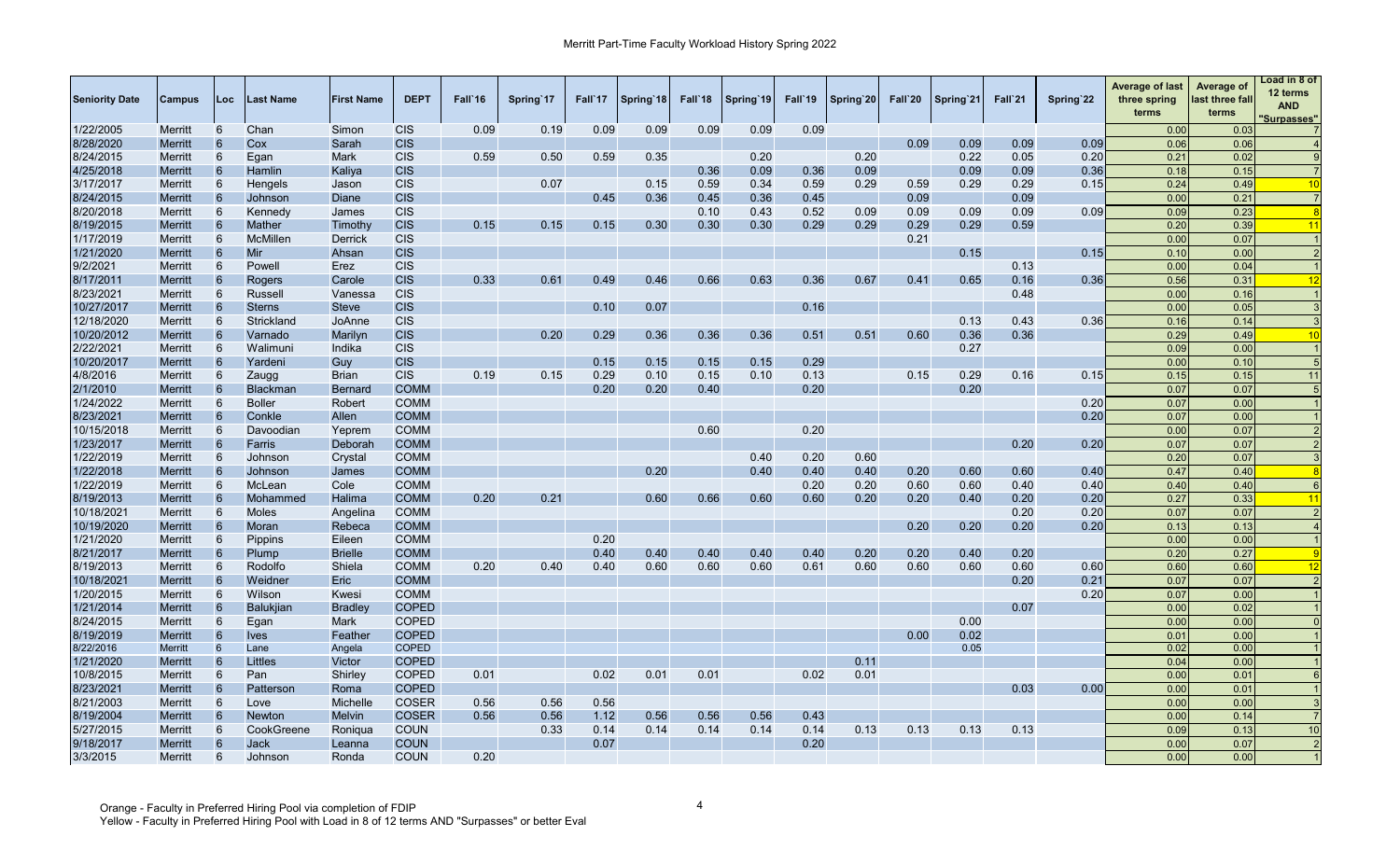| <b>Seniority Date</b> | Campus         | Loc             | Last Name               | <b>First Name</b> | <b>DEPT</b> | Fall`16 | Spring 17 | Fall 17 | Spring 18 | Fall 18 | Spring 19 | Fall'19 | Spring 20 | Fall`20 | Spring 21 | Fall`21 | Spring 22 | <b>Average of last</b><br>three spring<br>terms | Average of<br>last three fall<br>terms | Load in 8 of<br>12 terms<br><b>AND</b><br>'Surpasses" |
|-----------------------|----------------|-----------------|-------------------------|-------------------|-------------|---------|-----------|---------|-----------|---------|-----------|---------|-----------|---------|-----------|---------|-----------|-------------------------------------------------|----------------------------------------|-------------------------------------------------------|
| 11/14/2017            | Merritt        | 6               | Macias                  | Mayra             | <b>COUN</b> |         |           |         |           | 0.13    | 0.20      | 0.20    | 0.20      | 0.20    | 0.20      | 0.20    | 0.20      | 0.20                                            | 0.20                                   |                                                       |
| 6/2/2016              | Merritt        | 6               | <b>McGiffert</b>        | Jerel             | <b>COUN</b> | 0.20    |           |         |           |         |           |         |           |         |           |         |           | 0.00                                            | 0.00                                   |                                                       |
| 7/5/2016              | <b>Merritt</b> | 6               | Metcalf                 | Mickalyn          | <b>COUN</b> |         |           |         |           | 0.06    |           |         | 0.20      |         |           |         |           | 0.07                                            | 0.00                                   |                                                       |
| 6/13/2018             | Merritt        | 6               | Romano Rogers Leigh Ann |                   | <b>COUN</b> |         |           |         |           |         |           | 0.20    |           |         |           |         |           | 0.00                                            | 0.07                                   |                                                       |
| 11/7/2016             | Merritt        | 6               | Smith                   | Jackie            | <b>COUN</b> |         |           | 0.20    |           | 0.20    | 0.20      | 0.20    |           | 0.20    |           | 0.20    |           | 0.00                                            | 0.20                                   |                                                       |
| 3/3/2014              | Merritt        | 6               | Williams                | Gerald            | <b>COUN</b> |         |           |         |           |         |           |         |           |         | 0.20      |         |           | 0.07                                            | 0.00                                   |                                                       |
| 8/13/2018             | Merritt        | 6               | Wong                    | Samantha          | <b>COUN</b> |         |           |         |           |         |           |         |           | 0.20    | 0.20      |         |           | 0.07                                            | 0.07                                   |                                                       |
| 1/2/2020              | <b>Merritt</b> | 6               | Yenpasook               | Marissa           | <b>COUN</b> |         |           |         |           |         |           |         |           | 0.20    | 0.20      |         |           | 0.07                                            | 0.07                                   |                                                       |
| 2/28/2021             | <b>Merritt</b> | 6               | Zielke                  | Marta             | <b>COUN</b> |         |           |         |           |         |           |         |           |         |           | 0.10    | 0.10      | 0.03                                            | 0.03                                   |                                                       |
| 2/22/2021             | <b>Merritt</b> | 6               | Walimuni                | Indika            | <b>CS</b>   |         |           |         |           |         |           |         |           |         | 0.26      | 0.29    | 0.29      | 0.19                                            | 0.10                                   |                                                       |
| 8/19/2004             | Merritt        | 6               | Shahbazi                | Shahbaz           | <b>ECON</b> | 0.20    | 0.20      | 0.20    | 0.20      | 0.20    | 0.20      |         | 0.20      | 0.20    | 0.40      | 0.20    | 0.20      | 0.27                                            | 0.13                                   |                                                       |
| 10/3/2007             | <b>Merritt</b> | 6               | Smith                   | Kenneth           | <b>ECON</b> |         |           |         |           |         |           |         |           |         | 0.20      |         |           | 0.07                                            | 0.00                                   |                                                       |
| 5/26/2020             | Merritt        | 6               | Alexander               | <b>Alexis</b>     | <b>EDT</b>  |         |           |         |           |         |           |         | 0.29      |         |           |         |           | 0.10                                            | 0.00                                   |                                                       |
| 8/23/2021             | <b>Merritt</b> | 6               | <b>Ballard</b>          | Jill              | <b>EDT</b>  |         |           |         |           |         |           |         |           |         |           | 0.59    | 0.29      | 0.10                                            | 0.20                                   |                                                       |
| 10/23/2017            | <b>Merritt</b> | 6               | Gomez                   | Xavier            | <b>EDT</b>  |         |           | 0.29    | 0.29      | 0.29    | 0.29      |         | 0.59      | 0.88    | 0.59      | 0.59    | 0.29      | 0.49                                            | 0.49                                   |                                                       |
| 10/15/2018            | Merritt        | 6               | Marteney                | James Ivan EDT    |             |         |           |         |           | 0.29    | 0.29      | 0.29    |           |         |           |         |           | 0.00                                            | 0.10                                   |                                                       |
| 1/21/2020             | <b>Merritt</b> | 6               | Littles                 | Victor            | <b>EDUC</b> |         |           |         |           |         |           |         | 0.20      |         |           |         |           | 0.07                                            | 0.00                                   |                                                       |
| 8/20/2009             | Merritt        | 6               | <b>Brue</b>             | David             | <b>EMT</b>  | 0.29    | 0.29      | 0.29    | 0.29      | 0.29    | 0.29      | 0.29    | 0.29      | 0.29    | 0.29      |         |           | 0.20                                            | 0.20                                   | 10                                                    |
| 8/22/2016             | <b>Merritt</b> | 6               | <b>Bryant</b>           | Felicia           | <b>EMT</b>  | 0.09    |           | 0.18    | 0.15      | 0.09    |           | 0.09    |           | 0.29    | 0.29      | 0.29    | 0.29      | 0.20                                            | 0.23                                   |                                                       |
| 8/22/2016             | Merritt        | 6               |                         | Damon             | <b>EMT</b>  | 0.09    |           | 0.09    | 0.15      | 0.09    | 0.27      |         |           |         |           |         |           | 0.00                                            | 0.00                                   |                                                       |
| 6/18/2018             |                | 6               | Covington               | Julie             | <b>EMT</b>  |         |           |         |           |         | 0.33      |         |           |         |           |         |           | 0.00                                            | 0.00                                   |                                                       |
|                       | <b>Merritt</b> | 6               | Green                   |                   |             |         | 0.59      |         |           |         |           | 0.59    |           |         |           |         |           | 0.20                                            |                                        |                                                       |
| 7/9/2015<br>1/23/2019 | Merritt        | $6\phantom{1}6$ | Jackson<br>McWhorter    | Wellington        | <b>EMT</b>  | 0.59    |           | 0.41    | 0.59      | 0.59    | 0.59      |         | 0.59      | 0.29    | 0.29      |         |           | 0.20                                            | 0.20<br>0.23                           |                                                       |
|                       | Merritt        | 6               |                         | Quentin           | <b>EMT</b>  |         |           |         |           |         |           | 0.09    |           |         |           | 0.29    | 0.29      |                                                 |                                        |                                                       |
| 7/1/2001              | Merritt        |                 | Simmons                 | Demond            | <b>EMT</b>  | 0.29    | 0.29      | 0.29    | 0.59      | 0.29    | 0.61      | 0.29    | 0.29      |         |           |         |           | 0.10                                            | 0.10                                   |                                                       |
| 6/30/2014             | Merritt        | 6               | Andrien                 | Susan             | <b>ENGL</b> | 0.65    | 0.54      | 0.53    | 0.53      | 0.58    | 0.38      | 0.56    | 0.57      | 0.52    | 0.20      | 0.20    | 0.33      | 0.37                                            | 0.43                                   | 12                                                    |
| 8/22/2011             | <b>Merritt</b> | 6               | <b>Bennette</b>         | Anthony           | <b>ENGL</b> | 0.27    | 0.27      | 0.27    | 0.27      | 0.27    | 0.27      | 0.27    | 0.37      | 0.27    | 0.37      | 0.27    | 0.27      | 0.34                                            | 0.27                                   | 12                                                    |
| 8/19/2019             | <b>Merritt</b> | 6               | <b>Bochettaz</b>        | Olivier           | <b>ENGL</b> |         |           |         |           |         |           | 0.53    |           | 0.53    | 0.27      | 0.27    |           | 0.09                                            | 0.45                                   |                                                       |
| 8/19/2019             | <b>Merritt</b> | 6               | Chavez                  | Pauline           | <b>ENGL</b> |         |           |         |           |         |           | 0.65    | 0.27      | 0.65    | 0.27      | 0.53    | 0.20      | 0.24                                            | 0.61                                   | $\epsilon$                                            |
| 8/17/2015             | Merritt        | 6               | Fagerhaugh              | <b>Noel</b>       | <b>ENGL</b> |         |           | 0.28    |           | 0.53    | 0.58      | 0.56    | 0.27      | 0.37    | 0.32      | 0.53    | 0.53      | 0.37                                            | 0.49                                   |                                                       |
| 8/20/2012             | Merritt        | 6               | Falco                   | Lynsie            | <b>ENGL</b> | 0.53    | 0.47      | 0.63    | 0.53      | 0.43    | 0.53      | 0.24    | 0.20      | 0.40    | 0.20      | 0.40    | 0.20      | 0.20                                            | 0.35                                   | 12                                                    |
| 1/12/1998             | Merritt        | 6               | Goldweber               | David             | <b>ENGL</b> | 0.47    | 0.47      | 0.47    | 0.27      | 0.27    | 0.27      | 0.27    | 0.27      | 0.27    | 0.27      | 0.27    | 0.27      | 0.27                                            | 0.27                                   | 12                                                    |
| 9/5/2012              | Merritt        | 6               | Grossman                | Janice            | <b>ENGL</b> | 0.27    |           | 0.27    | 0.20      | 0.20    | 0.19      | 0.39    | 0.39      | 0.39    | 0.39      | 0.27    | 0.33      | 0.37                                            | 0.35                                   | 11                                                    |
| 6/20/2016             | <b>Merritt</b> | 6               | Guerrero                | Daniel            | <b>ENGL</b> | 0.27    |           | 0.27    | 0.27      |         |           | 0.30    | 0.21      |         | 0.20      |         | 0.20      | 0.20                                            | 0.10                                   |                                                       |
| 8/28/1989             | Merritt        | 6               | Hart                    | Thomas            | <b>ENGL</b> | 0.53    | 0.53      | 0.53    | 0.53      | 0.47    | 0.27      | 0.56    | 0.57      | 0.20    | 0.20      | 0.40    | 0.40      | 0.39                                            | 0.39                                   | 12                                                    |
| 9/23/2010             | <b>Merritt</b> | 6               | Henderson               | Andrea            | <b>ENGL</b> | 0.53    | 0.67      | 0.53    | 0.63      | 0.67    | 0.65      | 0.56    | 0.62      | 0.52    | 0.59      | 0.47    | 0.33      | 0.51                                            | 0.52                                   | 12                                                    |
| 6/18/2005             | Merritt        | 6               | Higgins                 | Tiffany           | <b>ENGL</b> | 0.27    | 0.20      |         | 0.13      |         |           |         |           |         |           |         |           | 0.00                                            | 0.00                                   |                                                       |
| 6/20/2016             | <b>Merritt</b> | 6               | Higinio                 | Egbert            | <b>ENGL</b> | 0.27    | 0.27      | 0.53    | 0.27      | 0.27    | 0.27      | 0.27    |           | 0.27    |           |         |           | 0.00                                            | 0.18                                   |                                                       |
| 1/18/2016             | <b>Merritt</b> | 6               | Huerta                  | Javier            | <b>ENGL</b> |         |           |         |           | 0.56    |           |         |           |         |           |         |           | 0.00                                            | 0.00                                   |                                                       |
| 8/19/2019             | Merritt        | 6               | Juarez Vasquez Rene     |                   | <b>ENGL</b> |         |           |         |           |         |           | 0.27    | 0.27      | 0.27    | 0.27      | 0.27    |           | 0.18                                            | 0.27                                   |                                                       |
| 2/7/2022              | <b>Merritt</b> | 6               | Kaplan                  | Tobey             | <b>ENGL</b> |         |           |         |           |         |           |         |           |         |           |         | 0.20      | 0.07                                            | 0.00                                   |                                                       |
| 1/25/2021             | Merritt        | 6               | Letang                  | Sabina            | <b>ENGL</b> |         |           |         |           |         |           |         |           |         |           |         | 0.20      | 0.07                                            | 0.00                                   |                                                       |
| 8/19/1999             | <b>Merritt</b> | 6               | Madison                 | Sandra            | <b>ENGL</b> | 0.47    | 0.47      | 0.47    | 0.38      | 0.40    |           | 0.40    |           | 0.52    | 0.27      | 0.60    | 0.33      | 0.20                                            | 0.51                                   | 10                                                    |
| 1/19/2001             | Merritt        | 6               | Newton                  | Gregory           | <b>ENGL</b> |         |           |         |           |         |           | 0.20    |           |         |           |         | 0.27      | 0.09                                            | 0.07                                   |                                                       |
| 6/19/2006             | Merritt        | 6               | Seneferu                | Karen             | <b>ENGL</b> |         | 0.20      | 0.38    | 0.32      | 0.53    | 0.20      | 0.36    | 0.37      | 0.37    | 0.32      | 0.33    | 0.27      | 0.32                                            | 0.36                                   | 11                                                    |
| 6/21/1999             | Merritt        | 6               | Skapura                 | <b>Neal</b>       | <b>ENGL</b> | 0.20    | 0.20      | 0.20    | 0.20      | 0.20    | 0.20      |         | 0.20      | 0.27    | 0.20      |         | 0.20      | 0.20                                            | 0.09                                   | 10                                                    |
| 8/20/2018             | Merritt        | 6               | Smyrl                   | Laura             | <b>ENGL</b> |         |           |         |           |         |           | 0.20    |           |         |           |         |           | 0.00                                            | 0.07                                   |                                                       |
| 8/19/2019             | <b>Merritt</b> | 6               | Tindall                 | Robert            | <b>ENGL</b> |         |           |         |           |         |           | 0.27    | 0.27      | 0.27    |           | 0.33    |           | 0.09                                            | 0.29                                   | $\overline{4}$                                        |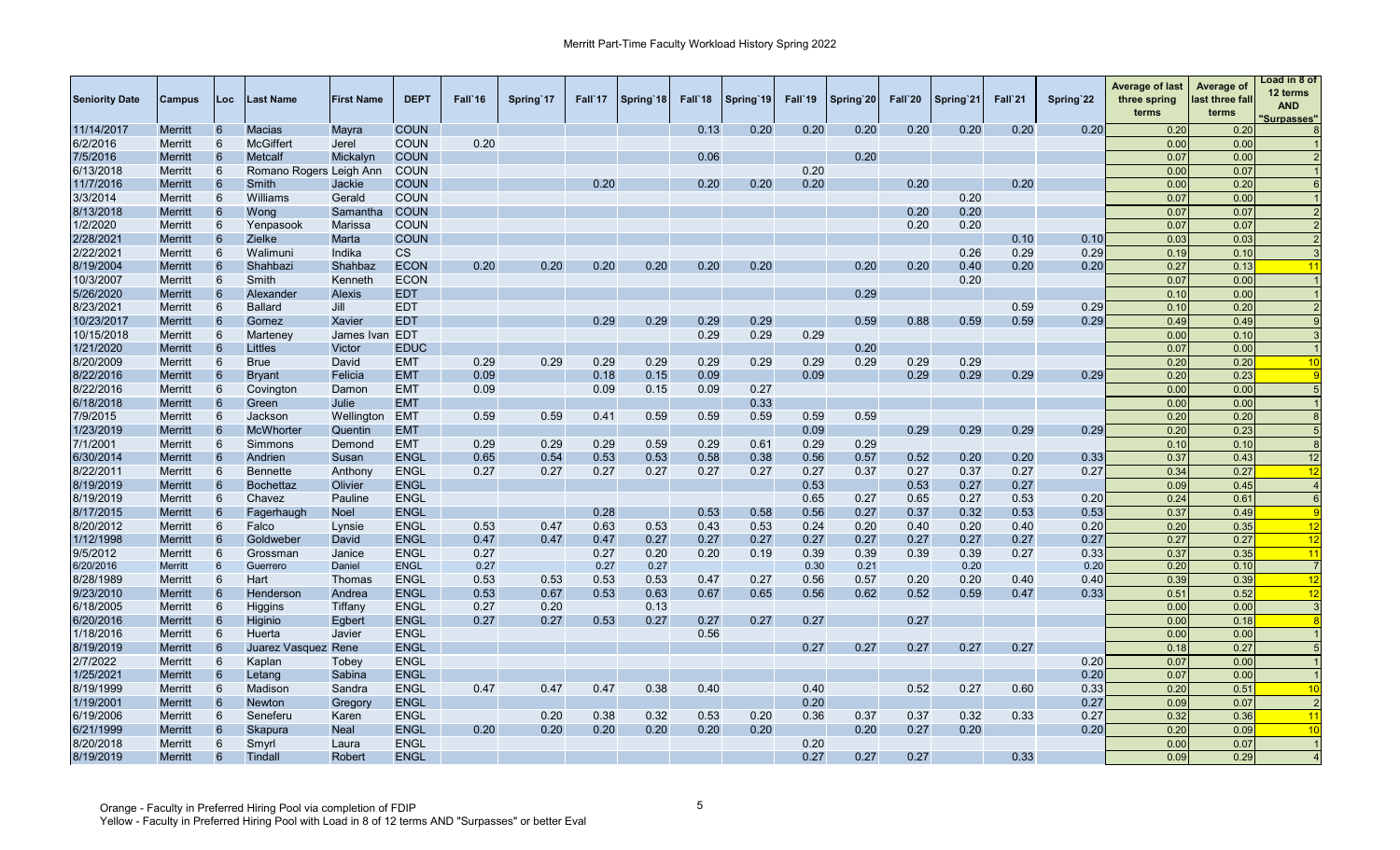| <b>Seniority Date</b> | Campus         | Loc             | Last Name                     | <b>First Name</b>       | <b>DEPT</b>  | Fall'16 | Spring 17 | Fall'17 | Spring 18 | Fall <sup>18</sup> | Spring 19 | Fall'19 | Spring 20 | Fall`20 | Spring 21 | Fall`21 | Spring'22 | <b>Average of last</b><br>three spring<br>terms | Average of<br>last three fall<br>terms | Load in 8 of<br>12 terms<br><b>AND</b><br><u>'Surpasses"</u> |
|-----------------------|----------------|-----------------|-------------------------------|-------------------------|--------------|---------|-----------|---------|-----------|--------------------|-----------|---------|-----------|---------|-----------|---------|-----------|-------------------------------------------------|----------------------------------------|--------------------------------------------------------------|
| 6/23/2008             | <b>Merritt</b> | 6               | Ziff                          | Georgie                 | <b>ENGL</b>  | 0.27    | 0.47      | 0.27    | 0.47      | 0.27               | 0.47      | 0.27    | 0.40      | 0.27    | 0.40      | 0.20    | 0.47      | 0.42                                            | 0.24                                   |                                                              |
| 1/17/2022             | <b>Merritt</b> | 6               | Arellano                      | Ana                     | <b>ENVMT</b> |         |           |         |           |                    |           |         |           |         |           |         | 0.20      | 0.07                                            | 0.00                                   |                                                              |
| 1/21/2014             | Merritt        | 6               | <b>Balukjian</b>              | <b>Bradley</b>          | <b>ENVMT</b> |         |           |         |           | 0.07               |           | 0.07    |           | 0.07    |           | 0.07    |           | 0.00                                            | 0.07                                   |                                                              |
| 1/18/2022             | Merritt        | 6               | <b>Boegel</b>                 | Elizabeth               | <b>ENVMT</b> |         |           |         |           |                    |           |         |           |         |           |         | 0.29      | 0.10                                            | 0.00                                   |                                                              |
| 8/26/2020             | <b>Merritt</b> | 6               | Digirolamo                    | Lisa                    | <b>ENVMT</b> |         |           |         |           |                    |           |         |           | 0.10    |           |         |           | 0.00                                            | 0.03                                   |                                                              |
| 8/19/2019             | <b>Merritt</b> | 6               | <b>Ehrenberg Hellio Nurit</b> |                         | <b>ENVMT</b> |         |           |         |           |                    |           | 0.29    | 0.36      | 0.15    | 0.63      | 0.29    |           | 0.33                                            | 0.24                                   |                                                              |
| 1/19/2021             | <b>Merritt</b> | 6               | Grassetti                     | Richard                 | <b>ENVMT</b> |         |           |         |           |                    |           |         |           |         | 0.13      |         |           | 0.04                                            | 0.00                                   |                                                              |
| 1/12/2006             | <b>Merritt</b> | 6               | Imara                         | Nehanda                 | <b>ENVMT</b> |         |           |         |           |                    |           |         |           |         | 0.20      |         |           | 0.07                                            | 0.00                                   |                                                              |
| 10/30/2017            | Merritt        | 6               | Linzner                       | Matthew                 | <b>ENVMT</b> |         |           |         | 0.29      | 0.36               | 0.24      |         | 0.20      |         |           |         |           | 0.07                                            | 0.00                                   |                                                              |
| 8/19/2019             | <b>Merritt</b> | 6               | <b>Nelson</b>                 | <b>Benjamin</b>         | <b>ENVMT</b> |         |           |         |           |                    |           |         |           |         | 0.36      |         | 0.36      | 0.24                                            | 0.00                                   |                                                              |
| 1/21/2020             | <b>Merritt</b> | 6               | OConnor                       | James                   | <b>ENVMT</b> |         |           |         |           |                    |           |         | 0.20      | 0.10    | 0.20      |         |           | 0.13                                            | 0.03                                   |                                                              |
| 8/23/2021             | <b>Merritt</b> | 6               | Parry                         | <b>George Rob ENVMT</b> |              |         |           |         |           |                    |           |         |           |         |           | 0.16    |           | 0.00                                            | 0.05                                   |                                                              |
| 8/19/2019             | <b>Merritt</b> | 6               | Roge                          | Paul                    | <b>ENVMT</b> |         |           |         |           |                    |           | 0.29    | 0.36      | 0.15    | 0.65      | 0.29    |           | 0.34                                            | 0.24                                   |                                                              |
| 5/8/2017              | Merritt        | 6               | Teper                         | <b>Beth</b>             | <b>ENVMT</b> |         |           |         | 0.05      | 0.10               | 0.10      |         |           |         |           |         |           | 0.00                                            | 0.00                                   |                                                              |
| 8/23/2021             | <b>Merritt</b> | 6               | Williams                      | Joseph                  | <b>ENVMT</b> |         |           |         |           |                    |           |         |           |         |           | 0.20    |           | 0.00                                            | 0.07                                   |                                                              |
| 8/17/2016             | <b>Merritt</b> | 6               | <b>Belden</b>                 | Wendy                   | <b>ESOL</b>  | 0.27    | 0.53      | 0.51    | 0.53      |                    |           | 0.37    |           |         |           |         |           | 0.00                                            | 0.12                                   |                                                              |
| 1/25/2016             | Merritt        | 6               | Donnelly                      | Emma                    | <b>ESOL</b>  |         |           |         |           |                    |           |         |           | 0.33    | 0.67      | 0.67    | 0.67      | 0.44                                            | 0.33                                   |                                                              |
| 3/17/2020             | <b>Merritt</b> | 6               | <b>Eccles</b>                 | Cheryl                  | <b>ESOL</b>  |         |           |         |           |                    |           |         | 0.05      | 0.09    | 0.10      | 0.43    | 0.04      | 0.06                                            | 0.18                                   |                                                              |
| 8/19/2019             | Merritt        | 6               | Lafferty                      | Deborah                 | <b>ESOL</b>  |         |           |         |           |                    |           | 0.24    | 0.33      |         |           |         |           | 0.11                                            | 0.08                                   |                                                              |
| 2/1/1989              | Merritt        | 6               | Ormandy                       | Suzan                   | <b>ESOL</b>  | 0.53    | 0.53      | 0.53    | 0.53      | 0.53               | 0.37      | 0.49    | 0.34      | 0.67    |           | 0.67    |           | 0.11                                            | 0.61                                   | 10                                                           |
| 1/24/2011             | <b>Merritt</b> | 6               | Rodas                         | Anna                    | <b>ESOL</b>  |         |           |         |           |                    |           |         |           | 0.29    |           |         |           | 0.00                                            | 0.10                                   |                                                              |
| 8/19/2019             | <b>Merritt</b> | 6               | Tindal                        | Robert                  | <b>ESOL</b>  |         |           |         |           |                    |           |         |           | 0.67    | 0.67      | 0.33    | 0.67      | 0.44                                            | 0.33                                   |                                                              |
| 8/20/2009             | <b>Merritt</b> | 6               | <b>Brue</b>                   | David                   | <b>FISCI</b> |         |           |         |           |                    |           |         | 0.00      |         |           | 0.20    |           | 0.00                                            | 0.07                                   |                                                              |
| 3/28/2005             | <b>Merritt</b> | 6               | Chin                          | Tracey                  | <b>FISCI</b> |         |           |         |           |                    |           |         |           | 0.48    | 0.48      | 0.48    | 0.48      | 0.32                                            | 0.32                                   |                                                              |
| 8/17/2005             | Merritt        | 6               | Cody                          | Gilbert                 | <b>FISCI</b> | 0.40    | 0.33      | 0.40    | 0.20      | 0.60               | 0.20      | 0.40    | 0.40      | 0.40    | 0.40      | 0.40    | 0.40      | 0.40                                            | 0.40                                   | 12                                                           |
| 8/22/2016             | <b>Merritt</b> | 6               | Covington                     | Damon                   | <b>FISCI</b> |         | 0.20      | 0.40    | 0.20      |                    | 0.20      | 0.20    | 0.20      | 0.20    | 0.20      | 0.20    | 0.20      | 0.20                                            | 0.20                                   | 10                                                           |
| 7/1/2001              | Merritt        | 6               | Simmons                       | Demond                  | <b>FISCI</b> |         |           |         |           |                    |           |         |           | 0.46    | 0.47      | 0.47    | 0.46      | 0.31                                            | 0.31                                   |                                                              |
| 1/23/2017             | <b>Merritt</b> | 6               | Holmes                        | John                    | <b>HIST</b>  |         | 0.20      | 0.40    | 0.40      | 0.40               | 0.20      | 0.20    | 0.20      |         |           |         |           | 0.07                                            | 0.07                                   |                                                              |
| 10/15/2018            | <b>Merritt</b> | 6               | Hovsepian                     | Daniella                | <b>HIST</b>  |         |           |         |           | 0.40               |           |         |           |         |           |         |           | 0.00                                            | 0.00                                   |                                                              |
| 1/13/2005             | <b>Merritt</b> | 6               | <b>McCormick</b>              | Joseph                  | <b>HIST</b>  | 0.40    |           | 0.20    |           | 0.20               | 0.20      | 0.20    |           | 0.20    |           | 0.20    |           | 0.00                                            | 0.20                                   |                                                              |
| 10/7/2013             | <b>Merritt</b> | 6               | AlAsad                        | Muwafaqu                | <b>HLTED</b> |         |           |         |           |                    |           |         |           |         | 0.03      |         |           | 0.01                                            | 0.00                                   |                                                              |
| 8/21/1996             | <b>Merritt</b> | 6               | Benjamin                      | Marcia                  | <b>HLTED</b> |         | 0.20      |         |           |                    |           |         |           |         |           |         |           | 0.00                                            | 0.00                                   |                                                              |
| 1/23/2017             | Merritt        | 6               | Johnson                       | Andrea                  | <b>HLTED</b> |         | 0.20      | 0.40    | 0.40      | 0.20               | 0.40      | 0.20    |           | 0.20    |           |         |           | 0.00                                            | 0.13                                   |                                                              |
| 10/7/2013             | <b>Merritt</b> | 6               | AlAsad                        | Muwafaqu                | <b>HLTOC</b> |         |           |         |           |                    |           |         |           |         |           |         | 0.13      | 0.04                                            | 0.00                                   |                                                              |
| 8/1/2011              | Merritt        | 6               | <b>Bracy</b>                  | Carolyn                 | <b>HLTOC</b> | 0.13    | 0.13      | 0.13    | 0.13      | 0.13               | 0.13      | 0.13    | 0.13      |         | 0.20      | 0.20    | 0.20      | 0.18                                            | 0.11                                   | 11                                                           |
| 8/23/2006             | <b>Merritt</b> | 6               | Davis                         | Cheryl                  | <b>HLTOC</b> |         |           |         |           |                    |           |         |           |         | 0.13      |         |           | 0.04                                            | 0.00                                   |                                                              |
| 1/20/2020             | <b>Merritt</b> | 6               | Frank                         | Emily                   | <b>HLTOC</b> |         |           |         |           |                    |           |         |           | 0.20    |           | 0.13    |           | 0.00                                            | 0.11                                   |                                                              |
| 8/24/2015             | <b>Merritt</b> | 6               | Najem                         | Ruhina                  | <b>HLTOC</b> |         | 0.13      |         |           |                    |           |         |           |         |           |         |           | 0.00                                            | 0.00                                   |                                                              |
| 8/1/2019              | Merritt        | 6               | Shieh                         | Julie                   | <b>HLTOC</b> |         |           |         |           |                    |           |         |           |         | 0.27      | 0.40    | 0.00      | 0.09                                            | 0.13                                   |                                                              |
| 8/21/2006             | <b>Merritt</b> | 6               | Johnson                       | Roslyn                  | <b>HUMAN</b> |         |           | 0.20    | 0.20      | 0.20               | 0.40      | 0.20    |           |         |           |         |           | 0.00                                            | 0.07                                   |                                                              |
| 8/22/2016             | Merritt        | 6               | Oya                           | Jessica                 | <b>HUMAN</b> | 0.20    |           | 0.20    |           | 0.20               |           |         |           |         |           |         |           | 0.00                                            | 0.00                                   |                                                              |
| 4/3/2013              | <b>Merritt</b> | 6               | Widhalm                       | <b>Barbara</b>          | <b>HUMAN</b> | 0.20    | 0.20      | 0.20    | 0.20      | 0.20               | 0.20      | 0.20    | 0.20      | 0.20    | 0.20      | 0.20    | 0.20      | 0.20                                            | 0.20                                   | 12                                                           |
| 6/17/2019             | Merritt        | 6               | AlfordHelems                  | Jordan                  | <b>KIN</b>   |         |           |         |           |                    |           | 0.32    | 0.32      |         |           |         | 0.11      | 0.14                                            | 0.11                                   |                                                              |
| 8/21/1996             | Merritt        | $6\phantom{1}6$ | Benjamin                      | Marcia                  | <b>KIN</b>   | 0.11    | 0.11      | 0.21    | 0.16      | 0.21               | 0.32      | 0.21    | 0.16      | 0.00    | 0.16      |         |           | 0.11                                            | 0.07                                   |                                                              |
| 8/20/2007             | Merritt        | 6               | BrownJr                       | Fred                    | <b>KIN</b>   |         |           | 0.11    |           |                    |           | 0.11    | 0.11      |         |           |         |           | 0.04                                            | 0.04                                   |                                                              |
| 8/19/2019             | Merritt        | 6               | Gerardo                       | Liana                   | <b>KIN</b>   |         |           |         |           |                    |           | 0.21    | 0.11      |         |           |         | 0.11      | 0.07                                            | 0.07                                   |                                                              |
| 4/7/2014              | Merritt        | 6               | Gray                          | Armond                  | <b>KIN</b>   | 0.33    | 0.11      | 0.50    | 0.38      | 0.49               | 0.38      | 0.48    | 0.37      | 0.14    | 0.11      | 0.21    | 0.11      | 0.20                                            | 0.28                                   | 12                                                           |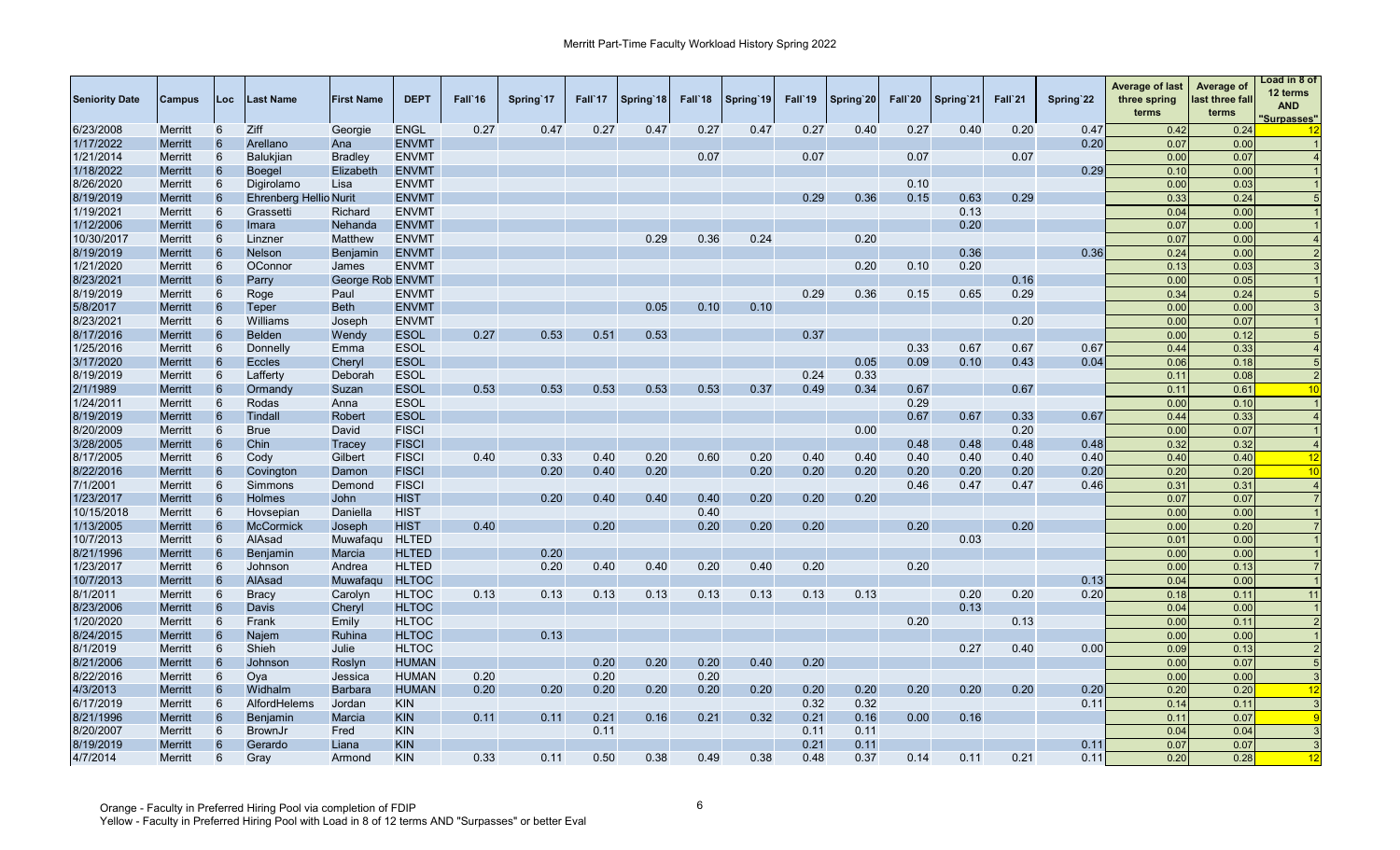| <b>Seniority Date</b> | <b>Campus</b>  | Loc             | <b>Last Name</b>  | <b>First Name</b>     | <b>DEPT</b>  | Fall 16 | Spring 17 | Fall 17 | Spring 18 | Fall 18 | Spring 19 | Fall 19 | Spring 20 | Fall`20 | Spring 21 | Fall 21 | Spring 22 | <b>Average of last</b><br>three spring<br>terms | Average of<br>last three fall<br>terms | Load in 8 of<br>12 terms<br><b>AND</b><br><b>Surpasses"</b> |
|-----------------------|----------------|-----------------|-------------------|-----------------------|--------------|---------|-----------|---------|-----------|---------|-----------|---------|-----------|---------|-----------|---------|-----------|-------------------------------------------------|----------------------------------------|-------------------------------------------------------------|
| 1/23/2017             | <b>Merritt</b> | 6               | Johnson           | Andrea                | <b>KIN</b>   |         |           |         | 0.11      | 0.21    | 0.21      | 0.21    | 0.37      |         |           |         |           | 0.12                                            | 0.07                                   |                                                             |
| 8/6/2018              | Merritt        | 6               | Jones             | <b>Derrick</b>        | <b>KIN</b>   |         |           |         |           | 0.22    | 0.11      | 0.22    | 0.11      | 0.11    |           | 0.11    |           | 0.04                                            | 0.14                                   |                                                             |
| 6/18/2018             | <b>Merritt</b> | 6               | Lee:              | Herman                | <b>KIN</b>   |         |           |         |           | 0.11    | 0.11      | 0.11    | 0.11      |         |           |         |           | 0.04                                            | 0.04                                   |                                                             |
| 1/21/2014             | Merritt        | 6               | <b>McClintock</b> | Kevin                 | <b>KIN</b>   | 0.21    | 0.32      | 0.21    | 0.32      |         |           | 0.21    | 0.27      |         |           |         |           | 0.09                                            | 0.07                                   |                                                             |
| 6/22/2006             | <b>Merritt</b> | 6               | <b>Stretch</b>    | Sarah                 | <b>KIN</b>   |         |           |         |           | 0.11    |           |         |           |         |           |         |           | 0.00                                            | 0.00                                   |                                                             |
| 1/22/2019             | Merritt        | 6               | Swift             | Greggmar              | <b>KIN</b>   |         |           |         |           |         | 0.27      | 0.11    | 0.43      | 0.11    | 0.11      |         | 0.11      | 0.21                                            | 0.07                                   |                                                             |
| 4/2/1980              | <b>Merritt</b> | 6               | Valentine         | Susan                 | <b>KIN</b>   | 0.11    |           | 0.11    |           |         |           |         |           |         |           |         |           | 0.00                                            | 0.00                                   |                                                             |
| 1/13/2005             | Merritt        | 6               | Ward              | Robin                 | <b>KIN</b>   | 0.21    | 0.27      | 0.21    | 0.16      |         | 0.21      | 0.16    | 0.16      |         |           |         |           | 0.05                                            | 0.05                                   |                                                             |
| 1/26/2019             | <b>Merritt</b> | 6               | <b>Batchelder</b> | <b>Molly</b>          | LANHT        |         |           |         |           |         | 0.05      |         | 0.05      |         |           |         | 0.05      | 0.04                                            | 0.00                                   |                                                             |
| 5/26/2012             | Merritt        | 6               | <b>Branca</b>     | Thomas                | LANHT        | 0.23    | 0.23      | 0.23    | 0.23      | 0.23    | 0.23      | 0.23    | 0.23      | 0.23    | 0.23      | 0.23    |           | 0.15                                            | 0.23                                   | 11                                                          |
| 3/3/2002              | <b>Merritt</b> | 6               | Churgel           | Peter                 | <b>LANHT</b> |         | 0.06      | 0.06    | 0.06      | 0.06    | 0.06      | 0.06    | 0.06      | 0.06    | 0.06      | 0.06    |           | 0.04                                            | 0.06                                   | 10                                                          |
| 8/24/2020             | Merritt        | 6               | Cleary            | Martin                | LANHT        |         |           |         |           |         |           |         |           | 0.20    |           | 0.20    |           | 0.00                                            | 0.13                                   |                                                             |
| 1/22/2018             | <b>Merritt</b> | 6               | Dunbar            | Edward                | <b>LANHT</b> |         |           |         | 0.25      |         | 0.25      |         |           | 0.25    |           | 0.25    |           | 0.00                                            | 0.16                                   |                                                             |
| 8/25/2018             | Merritt        | 6               | Folmer            | Eric                  | LANHT        |         |           |         |           | 0.23    | 0.39      | 0.23    | 0.14      |         |           |         | 0.08      | 0.07                                            | 0.08                                   |                                                             |
| 8/18/2014             | <b>Merritt</b> | 6               | Halula            | <b>Theresa</b>        | LANHT        | 0.15    |           | 0.23    |           | 0.23    | 0.10      | 0.23    |           |         |           |         |           | 0.00                                            | 0.08                                   |                                                             |
| 1/23/2017             | <b>Merritt</b> | 6               | Hill              | Niambi                | LANHT        |         | 0.19      |         | 0.25      |         | 0.19      |         |           |         |           | 0.07    |           | 0.00                                            | 0.02                                   |                                                             |
| 8/19/2019             | <b>Merritt</b> | 6               | Lim               | Kingman               | LANHT        |         |           |         |           |         |           | 0.23    | 0.23      | 0.23    |           | 0.23    | 0.23      | 0.15                                            | 0.23                                   |                                                             |
| 10/30/2017            | <b>Merritt</b> | 6               | Linzner           | Matthew               | LANHT        |         |           |         |           |         |           | 0.33    |           |         |           |         |           | 0.00                                            | 0.11                                   |                                                             |
| 9/5/2019              | <b>Merritt</b> | 6               | Mautner           | Allegra               | LANHT        |         |           |         |           |         |           | 0.19    | 0.13      | 0.23    | 0.13      | 0.23    | 0.13      | 0.13                                            | 0.22                                   |                                                             |
| 1/22/2019             | Merritt        | 6               | <b>MCFarland</b>  | Terri                 | LANHT        |         |           |         |           |         | 0.29      | 0.27    | 0.29      | 0.29    | 0.29      | 0.27    | 0.29      | 0.29                                            | 0.28                                   |                                                             |
| 8/22/1996             | <b>Merritt</b> | 6               | Mcginnis          | David                 | LANHT        | 0.29    | 0.29      | 0.20    | 0.20      | 0.29    | 0.29      | 0.20    | 0.20      | 0.29    | 0.29      | 0.20    |           | 0.16                                            | 0.23                                   | $\overline{11}$                                             |
| 8/20/2008             | Merritt        | 6               | Northrup          | Ann                   | LANHT        | 0.20    |           | 0.20    |           |         |           | 0.20    |           |         | 0.20      |         | 0.20      | 0.13                                            | 0.07                                   |                                                             |
| 1/23/2017             | <b>Merritt</b> | 6               | Shlugleit         | MaryAmand LANHT       |              |         | 0.25      |         | 0.25      |         | 0.25      |         | 0.25      |         | 0.25      |         | 0.25      | 0.25                                            | 0.00                                   | $\epsilon$                                                  |
| 1/16/1990             | Merritt        | 6               | Winchester        | <b>Stewart</b>        | <b>LANHT</b> | 0.20    | 0.40      | 0.29    | 0.46      | 0.20    | 0.45      | 0.29    | 0.35      | 0.20    | 0.30      | 0.29    | 0.35      | 0.33                                            | 0.26                                   | 12                                                          |
| 8/21/2019             | <b>Merritt</b> | $6\phantom{1}6$ | Zhang             | Lifan                 | <b>LANHT</b> |         |           |         |           |         |           | 0.20    |           | 0.20    |           | 0.20    |           | 0.00                                            | 0.20                                   |                                                             |
| 1/1/2013              | Merritt        | 6               | Roberts           | Louisa                | <b>LIS</b>   |         | 0.13      |         |           |         |           |         |           |         |           |         |           | 0.00                                            | 0.00                                   |                                                             |
| 2/5/2019              | <b>Merritt</b> | $6\phantom{1}6$ | <b>Bennett</b>    | Lowell                | <b>LRNRE</b> |         |           |         |           |         | 0.07      | 0.07    | 0.07      | 0.07    | 0.07      | 0.07    | 0.07      | 0.07                                            | 0.07                                   |                                                             |
| 9/23/2010             | Merritt        | 6               | Henderson         | Andrea                | <b>LRNRE</b> |         |           |         |           |         |           |         |           |         |           |         | 0.00      | 0.00                                            | 0.00                                   |                                                             |
| 1/21/2020             | <b>Merritt</b> | 6               | Schoenecker       | Paula                 | <b>LRNRE</b> |         |           |         |           |         |           |         |           |         | 0.20      |         |           | 0.07                                            | 0.00                                   |                                                             |
| 6/19/2006             | Merritt        | 6               | Seneferu          | Karen                 | <b>LRNRE</b> |         |           |         | 0.07      | 0.07    | 0.07      |         |           |         |           |         |           | 0.00                                            | 0.00                                   |                                                             |
| 11/7/2016             | <b>Merritt</b> | $6\phantom{1}6$ | Smith             | Jackie                | <b>LRNRE</b> |         |           |         |           |         |           |         |           |         | 0.45      |         |           | 0.15                                            | 0.00                                   |                                                             |
| 1/26/2016             | Merritt        | 6               | Lara              | <b>Ismael</b>         | M/LAT        | 0.40    | 0.40      | 0.40    | 0.40      | 0.40    | 0.20      | 0.40    |           |         |           |         |           | 0.00                                            | 0.13                                   |                                                             |
| 8/17/2017             | <b>Merritt</b> | $6\phantom{1}6$ | Silva             | <b>Marisol</b>        | <b>M/LAT</b> |         |           |         |           |         |           | 0.20    |           |         |           |         |           | 0.00                                            | 0.07                                   |                                                             |
| 1/25/2016             | Merritt        | 6               | Arenas            | Christina             | <b>MATH</b>  |         |           | 0.33    | 0.60      | 0.60    | 0.67      |         |           |         |           |         |           | 0.00                                            | 0.00                                   |                                                             |
| 8/17/2005             | <b>Merritt</b> | 6               | <b>Broxholm</b>   | Valerie               | <b>MATH</b>  | 0.33    |           | 0.33    |           | 0.20    |           | 0.20    |           |         |           |         |           | 0.00                                            | 0.07                                   |                                                             |
| 8/30/1993             | Merritt        | 6               | Green             | Marilyn               | <b>MATH</b>  | 0.67    | 0.67      | 0.67    | 0.67      | 0.67    | 0.67      | 0.60    | 0.60      | 0.67    | 0.67      | 0.60    | 0.53      | 0.60                                            | 0.62                                   | 12                                                          |
| 8/21/2017             | <b>Merritt</b> | 6               | Hardak Inberg     | Miriam                | <b>MATH</b>  |         |           | 0.33    |           | 0.33    | 0.53      | 0.33    | 0.53      | 0.33    | 0.33      | 0.33    |           | 0.29                                            | 0.33                                   |                                                             |
| 6/17/2019             | Merritt        | 6               | Hoang             | Tu                    | <b>MATH</b>  |         |           |         |           |         |           |         | 0.40      | 0.40    | 0.40      | 0.40    | 0.40      | 0.40                                            | 0.27                                   |                                                             |
| 3/28/2016             | <b>Merritt</b> | 6               | Lamha             | <b>Quynh Nhu MATH</b> |              |         |           |         |           |         |           | 0.27    | 0.27      | 0.27    | 0.27      | 0.40    |           | 0.18                                            | 0.31                                   |                                                             |
| 1/22/2018             | Merritt        | 6               | Lebow             | Eli                   | <b>MATH</b>  |         |           |         | 0.20      | 0.33    | 0.67      | 0.27    |           | 0.27    | 0.27      | 0.27    | 0.40      | 0.22                                            | 0.27                                   |                                                             |
| 10/17/2016            | <b>Merritt</b> | 6               | Lee:              | HyangSug              | <b>MATH</b>  | 0.15    |           |         | 0.33      | 0.60    | 0.67      | 0.67    | 0.53      |         | 0.27      | 0.27    |           | 0.27                                            | 0.31                                   |                                                             |
| 1/21/2014             | Merritt        | 6               | Lee               | Minyoung              | <b>MATH</b>  | 0.60    | 0.80      | 0.60    | 0.67      | 0.67    | 0.67      | 0.67    | 0.67      | 0.67    | 0.67      | 0.67    | 0.67      | 0.67                                            | 0.67                                   | 12                                                          |
| 8/17/2020             | <b>Merritt</b> | 6               | Medina            | Emmanuel              | <b>MATH</b>  |         |           |         |           |         |           |         |           | 0.20    | 0.53      | 0.20    | 0.27      | 0.27                                            | 0.13                                   |                                                             |
| 6/16/2017             | <b>Merritt</b> | 6               | Negrete           | Andrea                | <b>MATH</b>  |         |           | 0.33    | 0.60      | 0.33    | 0.60      |         |           |         |           |         |           | 0.00                                            | 0.00                                   |                                                             |
| 8/20/2009             | Merritt        |                 | Nemzer            | Normar                | <b>MATH</b>  |         |           |         |           |         | 0.27      | 0.33    |           |         |           |         |           | 0.00                                            | 0.11                                   |                                                             |
| 6/18/2018             | Merritt        | 6               | Rensi             | Efrem                 | <b>MATH</b>  |         |           |         |           |         | 0.30      |         |           |         |           |         |           | 0.00                                            | 0.00                                   |                                                             |
| 1/22/2019             | <b>Merritt</b> | 6               | Savavedra         | Alvssa                | <b>MATH</b>  |         |           |         |           |         | 0.33      |         |           | 0.27    |           | 0.27    | 0.33      | 0.11                                            | 0.18                                   |                                                             |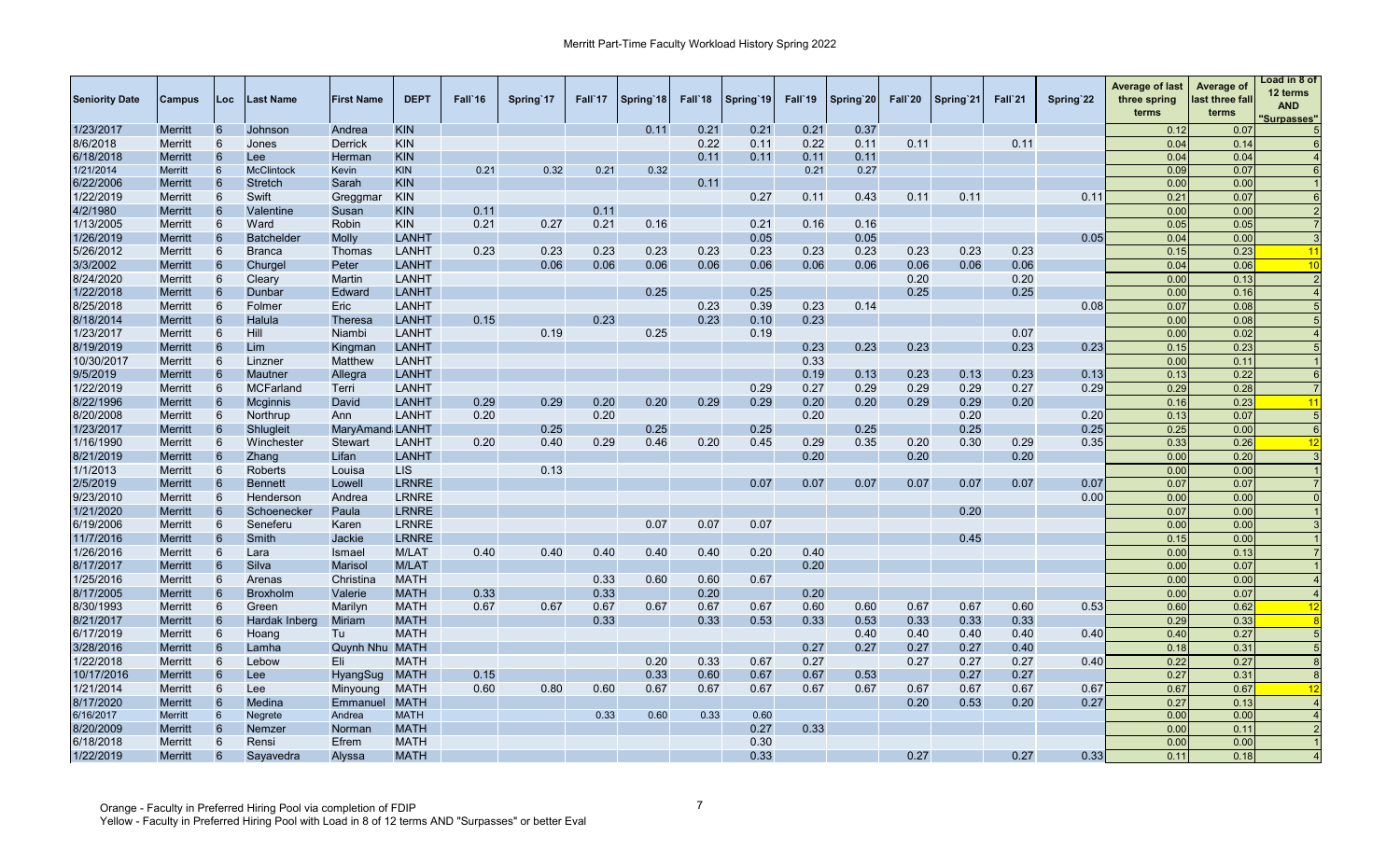| <b>Seniority Date</b> | Campus         | Loc             | Last Name                     | <b>First Name</b> | <b>DEPT</b>  | Fall`16 | Spring 17 | Fall`17 | Spring 18 | Fall`18 | Spring 19 | Fall'19 | Spring 20 | Fall`20 | Spring'21 | Fall`21 | Spring 22 | <b>Average of last</b><br>three spring<br>terms | Average of<br>last three fall<br>terms | Load in 8 of<br>12 terms<br><b>AND</b><br><u>'Surpasses"</u> |
|-----------------------|----------------|-----------------|-------------------------------|-------------------|--------------|---------|-----------|---------|-----------|---------|-----------|---------|-----------|---------|-----------|---------|-----------|-------------------------------------------------|----------------------------------------|--------------------------------------------------------------|
| 6/1/2011              | Merritt        | 6               | Shah                          | Suman             | <b>MATH</b>  | 0.60    | 0.60      | 0.67    | 0.53      | 0.53    | 0.33      | 0.40    | 0.40      | 0.40    | 0.40      | 0.40    | 0.40      | 0.40                                            | 0.40                                   |                                                              |
| 8/18/2014             | Merritt        | 6               | Singh                         | Amit              | <b>MATH</b>  |         |           |         |           | 0.33    | 0.67      | 0.67    | 0.60      |         |           |         |           | 0.20                                            | 0.22                                   |                                                              |
| 1/23/2017             | Merritt        | 6               | Sohr                          | Sooji             | <b>MATH</b>  |         | 0.33      |         | 0.20      | 0.47    | 0.60      | 0.40    | 0.40      | 0.27    | 0.27      | 0.53    |           | 0.22                                            | 0.40                                   |                                                              |
| 1/22/2019             | Merritt        | 6               | Valdez                        | Michael           | <b>MATH</b>  |         |           |         |           |         | 0.33      | 0.40    |           |         |           |         |           | 0.00                                            | 0.13                                   | $\overline{2}$                                               |
| 10/7/2013             | Merritt        | 6               | AlAsad                        | Muwafaqu          | <b>MEDAS</b> | 0.24    | 0.60      | 0.60    | 0.51      | 0.33    | 0.51      | 0.48    | 0.63      | 0.36    | 0.48      | 0.48    | 0.32      | 0.48                                            | 0.44                                   | 12                                                           |
| 8/1/2011              | Merritt        | 6               | <b>Bracy</b>                  | Carolyn           | <b>MEDAS</b> |         |           |         |           |         |           |         |           | 0.33    |           |         |           | 0.00                                            | 0.11                                   |                                                              |
| 1/24/2022             | Merritt        | 6               | Dudley                        | Minda             | <b>MEDAS</b> |         |           |         |           |         |           |         |           |         |           |         | 0.01      | 0.00                                            | 0.00                                   |                                                              |
| 1/20/2020             | Merritt        | 6               | Frank                         | Emily             | <b>MEDAS</b> |         |           |         |           | 0.33    | 0.51      |         |           |         | 0.33      |         |           | 0.11                                            | 0.00                                   |                                                              |
| 8/24/2015             | Merritt        | 6               | Najem                         | <b>Ruhina</b>     | <b>MEDAS</b> | 0.84    | 0.51      |         |           |         |           |         |           |         |           |         |           | 0.00                                            | 0.00                                   |                                                              |
| 8/22/2011             | Merritt        | 6               | <b>Benton Nickerso Summer</b> |                   | <b>MUSIC</b> | 0.20    | 0.20      | 0.20    |           |         | 0.20      | 0.20    | 0.20      | 0.20    | 0.20      | 0.20    | 0.20      | 0.20                                            | 0.20                                   | $\overline{10}$                                              |
| 1/22/2019             | <b>Merritt</b> | 6               | Chu                           | Collin            | <b>MUSIC</b> |         |           |         |           |         |           | 0.20    |           | 0.20    | 0.20      | 0.40    | 0.20      | 0.13                                            | 0.27                                   |                                                              |
| 10/22/2018            | Merritt        | 6               | Eyestone                      | Donna             | <b>MUSIC</b> |         |           |         |           | 0.20    | 0.40      | 0.20    |           |         |           |         |           | 0.00                                            | 0.07                                   |                                                              |
| 1/12/1998             | Merritt        | 6               | Hansen                        | Eric              | <b>MUSIC</b> | 0.23    | 0.23      | 0.23    | 0.23      | 0.23    | 0.23      | 0.40    | 0.40      | 0.40    | 0.40      | 0.39    | 0.39      | 0.40                                            | 0.40                                   | 12                                                           |
| 1/22/2019             | <b>Merritt</b> | 6               | Klobas                        | Patrick           | <b>MUSIC</b> |         |           |         |           |         | 0.20      | 0.20    | 0.20      | 0.20    |           |         |           | 0.07                                            | 0.13                                   |                                                              |
| 1/25/2021             | Merritt        | 6               | Koo                           | Constance         | <b>MUSIC</b> |         |           |         |           |         |           |         |           |         | 0.20      |         |           | 0.07                                            | 0.00                                   |                                                              |
| 6/18/2012             | Merritt        | 6               | McLean                        | Matthew           | <b>MUSIC</b> |         |           | 0.40    | 0.20      | 0.40    | 0.40      | 0.40    | 0.40      | 0.60    | 0.40      | 0.60    | 0.20      | 0.33                                            | 0.53                                   | 10                                                           |
| 8/24/2015             | <b>Merritt</b> | $6\overline{6}$ | Poluha                        | Lauren            | <b>MUSIC</b> |         |           |         |           |         | 0.20      | 0.20    |           |         |           |         |           | 0.00                                            | 0.07                                   |                                                              |
| 4/27/2005             | Merritt        | 6               | Price                         | Darby             | <b>NATAM</b> |         |           |         |           |         | 0.10      |         | 0.10      |         | 0.10      |         | 0.10      | 0.10                                            | 0.00                                   |                                                              |
| 1/4/2021              | Merritt        | 6               | Augustin                      | Evangeline        | <b>NURS</b>  |         |           |         |           |         |           |         |           |         | 0.64      | 0.27    | 0.27      | 0.30                                            | 0.09                                   |                                                              |
| 8/23/2016             | <b>Merritt</b> | 6               | <b>Belick</b>                 | <b>Bridget</b>    | <b>NURS</b>  | 0.08    |           | 0.07    |           | 0.07    |           | 0.09    |           |         |           |         |           | 0.00                                            | 0.03                                   |                                                              |
| 9/10/2019             | <b>Merritt</b> | 6               | Childs                        | Dorothy           | <b>NURS</b>  |         |           |         |           |         |           | 0.58    | 0.43      | 0.38    |           | 0.62    | 0.64      | 0.36                                            | 0.53                                   |                                                              |
| 10/17/2019            | Merritt        | 6               | Davis                         | Wacheera          | <b>NURS</b>  |         |           |         |           |         |           | 0.13    | 0.47      |         |           |         |           | 0.16                                            | 0.04                                   |                                                              |
| 10/13/2008            | <b>Merritt</b> | 6               | Ervin                         | Donna             | <b>NURS</b>  | 0.60    | 0.62      | 0.67    | 0.64      | 0.67    | 0.67      | 0.67    | 0.67      |         | 0.64      | 0.53    | 0.00      | 0.44                                            | 0.40                                   | 10                                                           |
| 1/24/2022             | Merritt        | 6               | Fragulia                      | Angela            | <b>NURS</b>  | 0.20    |           |         |           |         |           |         |           |         |           |         |           | 0.00                                            | 0.00                                   |                                                              |
| 10/15/2015            | Merritt        | 6               | Garino                        | Jerico            | <b>NURS</b>  | 0.66    | 0.36      | 0.66    | 0.43      | 0.38    | 1.01      | 0.13    |           |         |           |         |           | 0.00                                            | 0.04                                   |                                                              |
| 7/27/2021             | <b>Merritt</b> | 6               | <b>IkharoUmaru</b>            | Raufat            | <b>NURS</b>  |         |           |         |           |         |           |         |           |         |           | 0.64    |           | 0.00                                            | 0.21                                   |                                                              |
| 1/20/2015             | Merritt        | 6               | Korshak                       | Eve               | <b>NURS</b>  | 0.19    |           |         |           |         |           |         |           |         |           |         |           | 0.00                                            | 0.00                                   |                                                              |
| 8/19/2019             | Merritt        | 6               | Meggerson                     | Tracy             | <b>NURS</b>  |         |           |         |           |         |           |         | 0.43      |         |           |         |           | 0.14                                            | 0.00                                   |                                                              |
| 1/28/2020             | <b>Merritt</b> | 6               | Nguyen                        | Anh               | <b>NURS</b>  |         |           |         |           |         |           |         | 0.26      |         | 0.87      | 0.66    | 0.00      | 0.38                                            | 0.22                                   |                                                              |
| 8/23/2021             | <b>Merritt</b> | 6               | Pureco                        | Dulcelena         | <b>NURS</b>  |         |           |         |           |         |           |         |           |         |           | 0.01    | 0.30      | 0.10                                            | 0.00                                   |                                                              |
| 10/27/2021            | Merritt        | 6               | Wash                          | Diana             | <b>NURS</b>  |         |           |         |           |         |           |         |           |         |           | 0.13    |           | 0.00                                            | 0.04                                   |                                                              |
| 8/19/2019             | <b>Merritt</b> | 6               | Bergman                       | Jacqueline        | <b>NUTR</b>  |         |           |         |           |         |           | 0.53    | 0.53      | 0.27    | 0.27      | 0.27    | 0.27      | 0.36                                            | 0.36                                   |                                                              |
| 8/20/2018             | Merritt        | 6               | Cuellar                       | Heather           | <b>NUTR</b>  |         |           |         |           | 0.27    | 0.27      |         | 0.27      | 0.27    | 0.53      | 0.27    | 0.40      | 0.40                                            | 0.18                                   |                                                              |
| 8/23/2006             | <b>Merritt</b> | 6               | Davis                         | Cheryl            | <b>NUTR</b>  | 0.53    | 0.53      | 0.53    | 0.80      | 0.53    | 0.53      | 0.53    | 0.53      | 0.53    | 0.53      | 0.53    | 0.53      | 0.53                                            | 0.53                                   | 12                                                           |
| 1/24/2022             | Merritt        | 6               | Etienne                       | Zalae             | <b>NUTR</b>  |         |           |         |           |         |           |         |           |         |           |         | 0.29      | 0.10                                            | 0.00                                   |                                                              |
| 8/19/2019             | Merritt        | 6               | Reaver                        | Ashley            | <b>NUTR</b>  |         |           |         |           |         |           | 0.20    | 0.29      | 0.20    | 0.29      | 0.20    |           | 0.20                                            | 0.20                                   |                                                              |
| 8/28/2019             | <b>Merritt</b> | 6               | Vuckovic                      | Marta             | <b>NUTR</b>  |         |           |         |           |         |           | 0.14    |           | 0.13    |           | 0.13    |           | 0.00                                            | 0.13                                   |                                                              |
| 8/24/2015             | <b>Merritt</b> | 6               | Wilkerson                     | Asha              | <b>PARLG</b> |         |           | 0.20    |           | 0.20    | 0.20      | 0.20    |           | 0.20    |           |         |           | 0.00                                            | 0.13                                   |                                                              |
| 6/20/2016             | Merritt        | 6               | Higinio                       | Egbert            | <b>PHIL</b>  |         |           |         | 0.20      |         |           | 0.20    | 0.20      | 0.20    | 0.40      | 0.40    | 0.40      | 0.33                                            | 0.27                                   |                                                              |
| 8/21/2006             | <b>Merritt</b> | 6               | Johnson                       | Roslyn            | <b>PHIL</b>  |         | 0.20      | 0.20    |           | 0.20    | 0.20      | 0.20    |           | 0.20    |           |         |           | 0.00                                            | 0.13                                   |                                                              |
| 1/21/2020             | Merritt        | 6               | Asztalos                      | Stepher           | <b>PHYS</b>  |         |           |         |           |         |           |         |           | 0.27    | 0.27      | 0.27    |           | 0.09                                            | 0.18                                   |                                                              |
| 1/22/2018             | Merritt        | 6               | Eastman                       | Mason             | <b>PHYS</b>  |         |           |         | 0.27      | 0.27    |           |         |           |         |           |         |           | 0.00                                            | 0.00                                   |                                                              |
| 6/22/2009             | <b>Merritt</b> | 6               | Simmons                       | Dean              | <b>PHYS</b>  |         |           | 0.43    |           | 0.43    | 0.43      | 0.43    | 0.43      | 0.43    | 0.43      | 0.43    | 0.43      | 0.43                                            | 0.43                                   |                                                              |
| 10/15/2018            | Merritt        | 6               | Hovsepian                     | Daniella          | <b>POSCI</b> |         |           |         |           | 0.20    | 0.60      | 0.60    | 0.20      | 0.20    |           | 0.20    |           | 0.07                                            | 0.33                                   | 6                                                            |
| 8/17/2005             | Merritt        | 6               | Landeros                      | Monica            | <b>POSCI</b> |         |           | 0.20    | 0.20      | 0.60    | 0.40      | 0.60    | 0.40      | 0.60    | 0.40      | 0.60    | 0.40      | 0.40                                            | 0.60                                   | 10                                                           |
| 3/12/1999             | Merritt        | 6               | Nakagawa                      | Trevor            | <b>POSCI</b> |         | 0.40      | 0.40    | 0.20      | 0.20    | 0.20      | 0.20    | 0.40      | 0.20    | 0.40      | 0.20    | 0.20      | 0.33                                            | 0.20                                   | 11                                                           |
| 10/15/2018            | Merritt        | 6               | Parker                        | Sara              | <b>POSCI</b> |         |           |         |           | 0.20    |           | 0.20    |           |         |           |         |           | 0.00                                            | 0.07                                   | $\overline{2}$                                               |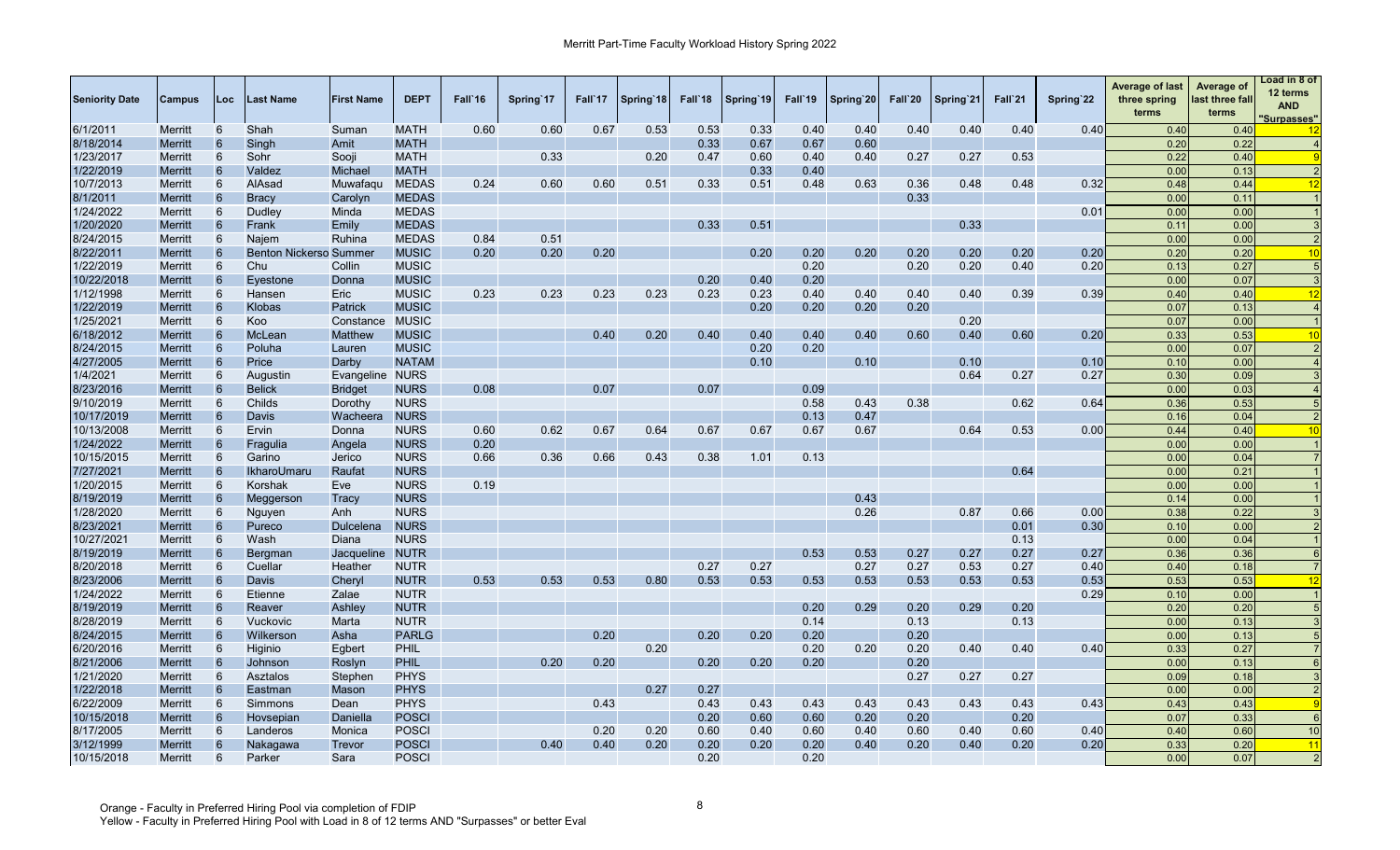| <b>Seniority Date</b> | <b>Campus</b>  | Loc | <b>Last Name</b>      | <b>First Name</b>     | <b>DEPT</b>  | Fall'16 | Spring 17 | Fall 17 | Spring 18 | Fall 18 | Spring 19 | Fall'19 | Spring 20 | Fall`20 | Spring 21 | Fall`21 | Spring 22 | <b>Average of last</b><br>three spring<br>terms | Average of<br>last three fall<br>terms | Load in 8 of<br>12 terms<br><b>AND</b><br><b>Surpasses"</b> |
|-----------------------|----------------|-----|-----------------------|-----------------------|--------------|---------|-----------|---------|-----------|---------|-----------|---------|-----------|---------|-----------|---------|-----------|-------------------------------------------------|----------------------------------------|-------------------------------------------------------------|
| 8/20/2009             | <b>Merritt</b> | 6   | ToussantJacksol Anika |                       | <b>POSCI</b> |         |           | 0.20    | 0.20      | 0.20    |           |         |           |         |           |         |           | 0.00                                            | 0.00                                   |                                                             |
| 10/21/2019            | <b>Merritt</b> | 6   | Carapanos             | Athena                | <b>PSYCH</b> |         |           |         |           |         |           | 0.20    | 0.20      | 0.40    | 0.40      | 0.40    | 0.20      | 0.27                                            | 0.33                                   |                                                             |
| 8/20/2018             | <b>Merritt</b> | 6   | Husain                | Hannah                | <b>PSYCH</b> |         |           |         |           |         |           |         | 0.20      |         |           |         |           | 0.07                                            | 0.00                                   |                                                             |
| 9/5/2007              | Merritt        | 6   | <b>Ilarde</b>         | Tanya                 | <b>PSYCH</b> |         |           |         |           |         |           | 0.40    | 0.40      | 0.40    | 0.40      | 0.40    | 0.40      | 0.40                                            | 0.40                                   |                                                             |
| 1/22/2018             | <b>Merritt</b> | 6   | Jones                 | Palmis                | <b>PSYCH</b> |         |           |         | 0.60      | 0.60    | 0.60      | 0.60    | 0.60      | 0.60    | 0.60      | 0.60    | 0.60      | 0.60                                            | 0.60                                   |                                                             |
| 3/25/2019             | <b>Merritt</b> | 6   | Mofidi                | Frank                 | <b>PSYCH</b> |         |           |         |           |         | 0.20      | 0.40    | 0.20      | 0.20    | 0.20      | 0.40    | 0.20      | 0.20                                            | 0.33                                   |                                                             |
| 8/21/2017             | <b>Merritt</b> | 6   | Murphy                | Kimberly              | <b>PSYCH</b> |         |           | 0.20    | 0.20      | 0.60    | 0.60      | 0.60    | 0.60      | 0.60    | 0.60      | 0.60    | 0.60      | 0.60                                            | 0.60                                   | $\overline{10}$                                             |
| 8/22/2016             | <b>Merritt</b> | 6   | Peart                 | Kamela                | <b>PSYCH</b> |         |           |         |           |         |           |         |           |         | 0.20      |         |           | 0.07                                            | 0.00                                   |                                                             |
| 10/5/2021             | Merritt        | 6   | <b>Bridges</b>        | Tosca                 | <b>RADSC</b> |         |           |         |           |         |           |         |           |         |           | 0.10    |           | 0.00                                            | 0.03                                   |                                                             |
| 8/22/2011             | <b>Merritt</b> | 6   | Palma                 | Gerald                | <b>RADSC</b> | 0.14    | 0.22      | 0.20    | 0.24      | 0.20    | 0.22      | 0.20    |           |         |           | 0.29    | 0.35      | 0.12                                            | 0.16                                   |                                                             |
| 7/5/2017              | Merritt        | 6   | Phuong                | Judy                  | <b>RADSC</b> |         |           | 0.63    | 0.51      | 0.55    | 0.68      | 0.63    | 0.66      | 0.56    | 0.62      | 0.63    | 0.41      | 0.56                                            | 0.60                                   | 10                                                          |
| 6/3/2013              | Merritt        | 6   | Ramirez               | Melissa               | <b>RADSC</b> | 0.38    | 0.60      | 0.44    | 0.64      | 0.58    | 0.66      | 0.36    | 0.58      |         | 0.59      | 0.53    | 0.27      | 0.48                                            | 0.30                                   | 11                                                          |
| 12/2/2016             | <b>Merritt</b> | 6   | Tom                   | <b>Derek</b>          | <b>RADSC</b> | 0.04    | 0.02      | 0.49    | 0.67      | 0.54    | 0.67      | 0.41    | 0.66      |         | 0.59      | 0.57    | 0.29      | 0.51                                            | 0.33                                   | 11                                                          |
| 5/30/2018             | Merritt        | 6   | Woodford              | Samera                | <b>RADSC</b> |         |           |         |           | 0.21    | 0.44      | 0.50    | 0.44      |         | 0.38      | 0.48    | 0.29      | 0.37                                            | 0.32                                   |                                                             |
| 9/18/2020             | <b>Merritt</b> | 6   | Duncan                | Felicia               | <b>RLEST</b> |         |           |         |           |         |           |         |           |         | 0.20      |         |           | 0.07                                            | 0.00                                   |                                                             |
| 1/1/2011              | <b>Merritt</b> |     | Gardner               | <b>Derrick</b>        | <b>RLEST</b> |         |           |         |           |         |           |         |           | 0.20    | 0.40      | 0.40    | 0.27      | 0.22                                            | 0.20                                   | $\Delta$                                                    |
| 2/1/2008              | <b>Merritt</b> | 6   | Grant                 | Ronald                | <b>RLEST</b> | 0.20    | 0.20      | 0.20    | 0.20      |         | 0.20      | 0.20    | 0.20      | 0.40    | 0.40      | 0.20    | 0.20      | 0.27                                            | 0.27                                   | 11                                                          |
| 8/23/2021             | <b>Merritt</b> | 6   | McGlothen             | Aziza                 | <b>RLEST</b> |         |           |         |           |         |           |         |           |         |           | 0.20    | 0.20      | 0.07                                            | 0.07                                   |                                                             |
| 6/23/2008             | <b>Merritt</b> | 6   | Ogden                 | Carl                  | <b>RLEST</b> | 0.20    | 0.20      | 0.20    | 0.20      | 0.20    | 0.40      | 0.40    | 0.20      | 0.40    | 0.40      | 0.40    |           | 0.20                                            | 0.40                                   | 11                                                          |
| 6/22/2009             | Merritt        |     | Ratkovich             | Joanne                | <b>RLEST</b> | 0.40    | 0.40      | 0.40    | 0.20      | 0.47    | 0.47      | 0.47    | 0.47      | 0.47    | 0.47      | 0.40    | 0.40      | 0.44                                            | 0.44                                   | 12                                                          |
| 8/24/2020             | <b>Merritt</b> | 6   | Zendehnam             | <b>Mohammad RLEST</b> |              |         |           |         |           |         |           |         |           | 0.20    | 0.20      | 0.20    | 0.20      | 0.13                                            | 0.13                                   | $\overline{4}$                                              |
| 8/19/2013             | Merritt        | 6   | <b>Bauermeister</b>   | Mark                  | <b>SOC</b>   | 0.20    | 0.60      | 0.40    | 0.20      | 0.40    | 0.20      | 0.20    | 0.20      | 0.20    | 0.20      |         | 0.20      | 0.20                                            | 0.13                                   | 11                                                          |
| 1/25/2016             | <b>Merritt</b> | 6   | Hendrie               | Giselle               | <b>SOC</b>   |         |           |         |           |         |           |         |           |         |           | 0.20    | 0.20      | 0.07                                            | 0.07                                   |                                                             |
| 6/27/2016             | Merritt        | 6   | Lewis                 | Lysha                 | <b>SOC</b>   | 0.40    |           | 0.20    |           | 0.60    | 0.40      | 0.60    | 0.20      |         |           |         | 0.20      | 0.13                                            | 0.20                                   |                                                             |
| 8/20/2018             | <b>Merritt</b> | 6   | Santiago              | Patricia Quir SOC     |              |         |           |         |           | 0.60    | 0.60      | 0.60    | 0.20      | 0.20    | 0.20      | 0.60    | 0.60      | 0.33                                            | 0.47                                   |                                                             |
| 10/15/2018            | <b>Merritt</b> | 6   | Strother              | Elizabeth             | <b>SOC</b>   |         |           |         |           | 0.20    | 0.40      | 0.40    |           |         |           |         |           | 0.00                                            | 0.13                                   |                                                             |
| 6/23/2008             | <b>Merritt</b> | 6   | Lopez                 | Silvia                | <b>SPAN</b>  |         |           |         | 0.33      |         |           |         |           |         |           |         |           | 0.00                                            | 0.00                                   |                                                             |
| 8/22/2011             | Merritt        | 6   | Wilson                | Bany                  | <b>SPAN</b>  |         | 0.33      | 0.33    |           | 0.33    | 0.33      |         |           |         |           |         |           | 0.00                                            | 0.00                                   |                                                             |
| 1/12/2006             | <b>Merritt</b> | 6   | Zuniga                | Julieta               | <b>SPAN</b>  | 0.33    | 0.33      | 0.67    | 0.33      | 0.33    | 0.33      | 0.67    | 0.67      | 0.67    | 0.67      | 0.67    | 0.67      | 0.67                                            | 0.67                                   | 12                                                          |
| 8/22/2016             | Merritt        | 6   | <b>Bryant</b>         | Felicia               | <b>ZZAHC</b> |         |           | 0.15    | 0.15      |         |           |         |           |         |           |         |           | 0.00                                            | 0.00                                   |                                                             |
| 8/19/2019             | <b>Merritt</b> | 6   | <b>Ives</b>           | Feather               | <b>ZZAHC</b> |         |           |         |           |         |           |         |           |         | 0.10      |         |           | 0.03                                            | 0.00                                   |                                                             |
| 7/1/2001              | Merritt        | 6   | Simmons               | Demond                | <b>ZZAHC</b> | 0.16    | 0.16      |         |           |         |           | 0.20    | 0.20      | 0.20    | 0.20      | 0.20    | 0.20      | 0.20                                            | 0.20                                   |                                                             |
| 8/20/2007             | <b>Merritt</b> | 6   | <b>BrownJr</b>        | Fred                  | <b>ZZATH</b> | 0.33    | 0.33      | 0.16    | 0.16      |         |           |         |           |         |           |         |           | 0.00                                            | 0.00                                   |                                                             |
| 5/26/2020             | <b>Merritt</b> | 6   | Alexander             | Alexis                | <b>ZZCDV</b> |         |           |         |           |         |           |         |           |         |           | 0.60    | 0.60      | 0.20                                            | 0.20                                   |                                                             |
| 1/21/2014             | <b>Merritt</b> |     | <b>Balukjian</b>      | <b>Bradley</b>        | <b>ZZCDV</b> |         |           |         |           |         |           | 0.10    | 0.10      |         |           |         |           | 0.03                                            | 0.03                                   |                                                             |
| 10/23/2017            | <b>Merritt</b> | 6   | Gomez                 | Xavier                | <b>ZZCDV</b> |         |           |         |           |         |           | 0.10    |           |         |           |         |           | 0.00                                            | 0.03                                   |                                                             |
| 8/24/2015             |                |     |                       | Ruhina                | <b>ZZCDV</b> |         |           |         |           | 0.10    | 0.10      |         |           |         |           |         |           | 0.00                                            | 0.00                                   |                                                             |
| 8/19/2019             | <b>Merritt</b> | 6   | Najem                 | Paul                  | <b>ZZCDV</b> |         |           |         |           |         |           |         | 0.10      |         |           |         |           | 0.03                                            |                                        |                                                             |
|                       | Merritt        | 6   | Roge                  |                       |              |         |           |         |           |         |           | 0.07    |           |         |           |         |           |                                                 | 0.00                                   |                                                             |
| 3/18/2002             | <b>Merritt</b> |     | Adams                 | Judith                | <b>ZZCON</b> | 0.07    | 0.07      | 0.07    | 0.07      | 0.07    | 0.07      |         | 0.07      |         |           |         |           | 0.02                                            | 0.02                                   |                                                             |
| 9/13/2021             | Merritt        | 6   | Ali                   | Wafa                  | <b>ZZCON</b> |         |           |         |           |         |           |         |           |         |           | 0.13    |           | 0.00                                            | 0.04                                   |                                                             |
| 1/4/2021              | <b>Merritt</b> | 6   | <b>Baez</b>           | Margarita             | <b>ZZCON</b> |         |           |         |           |         |           |         |           |         | 0.38      | 0.40    | 0.67      | 0.35                                            | 0.13                                   |                                                             |
| 8/20/2010             | Merritt        | 6   | <b>Beall</b>          | Maria Lourd ZZCON     |              | 0.40    | 0.41      | 0.41    | 0.51      | 0.34    | 0.27      | 0.27    | 0.26      | 0.50    | 0.67      | 0.56    | 0.62      | 0.51                                            | 0.44                                   | 12                                                          |
| 5/27/2015             | Merritt        | 6   | CookGreene            | Roniqua               | <b>ZZCON</b> | 0.63    | 0.33      | 0.38    | 0.51      | 0.51    | 0.48      | 0.29    | 0.47      | 0.53    | 0.53      | 0.35    | 0.24      | 0.41                                            | 0.39                                   | 12                                                          |
| 10/13/2021            | <b>Merritt</b> | 6   | Easter                | Quiana                | <b>ZZCON</b> |         |           |         |           |         |           |         |           |         |           | 0.46    | 0.63      | 0.21                                            | 0.15                                   |                                                             |
| 11/16/2020            | Merritt        |     | Gonzalez              | Carlos                | <b>ZZCON</b> |         |           |         |           |         |           |         |           | 0.25    | 0.66      |         |           | 0.22                                            | 0.08                                   |                                                             |
| 1/10/2022             | Merritt        | 6   | Hamid                 | Zaina                 | <b>ZZCON</b> |         |           |         |           |         |           |         |           |         |           |         | 0.67      | 0.22                                            | 0.00                                   |                                                             |
| 9/18/2017             | <b>Merritt</b> | 6   | Jack                  | Leanna                | <b>ZZCON</b> |         |           | 0.44    | 0.42      | 0.51    | 0.46      | 0.37    |           |         | 0.27      | 0.24    |           | 0.09                                            | 0.20                                   | $\overline{7}$                                              |